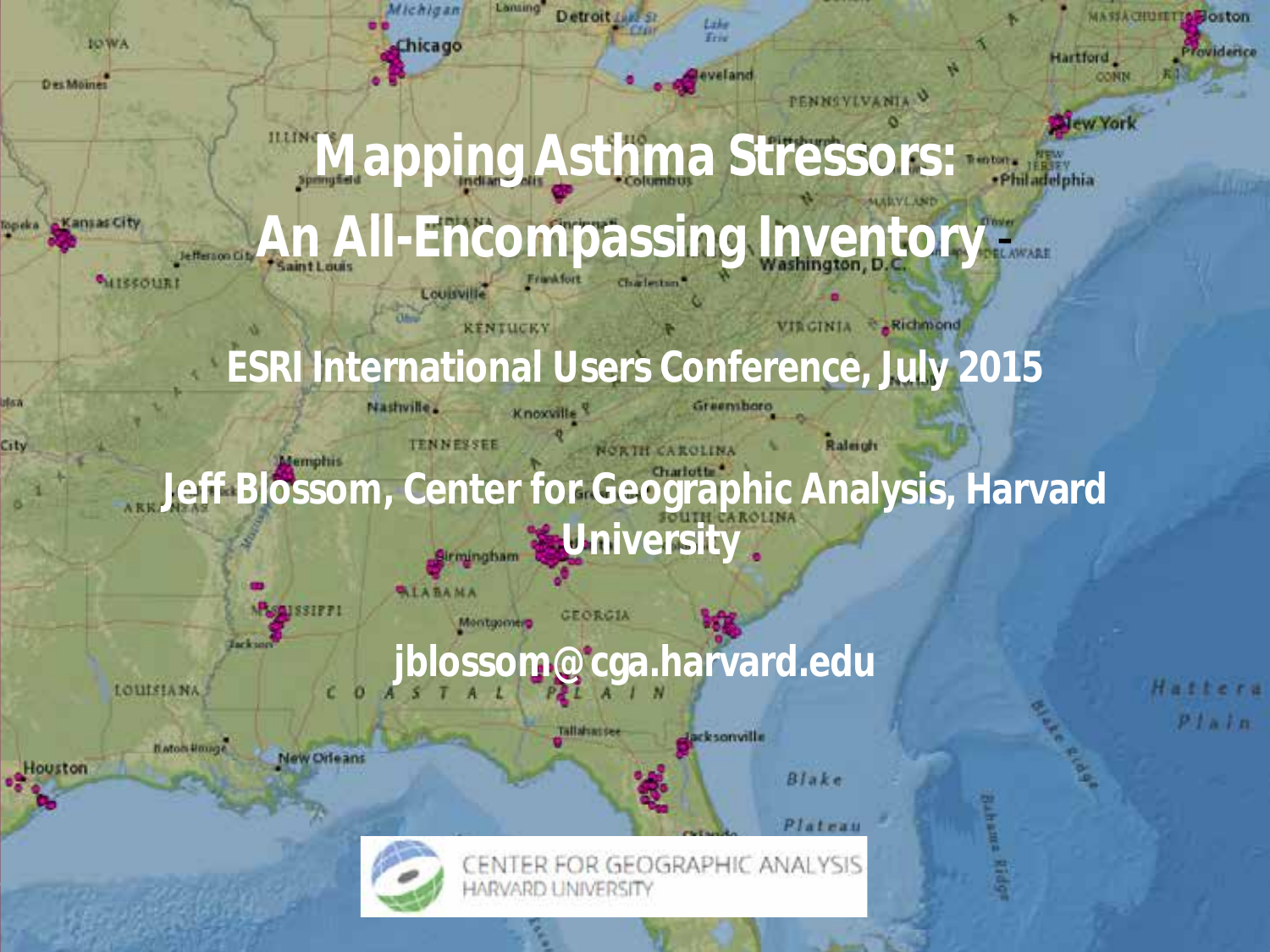# **PESBART**

# **Effects of Physical Environment and Stress in Blacks in relation to Asthma severity and Response to Therapy**

HARVARD CLINICAL RESEARCH INSTITUTE





OGRAPHIC ANALYSIS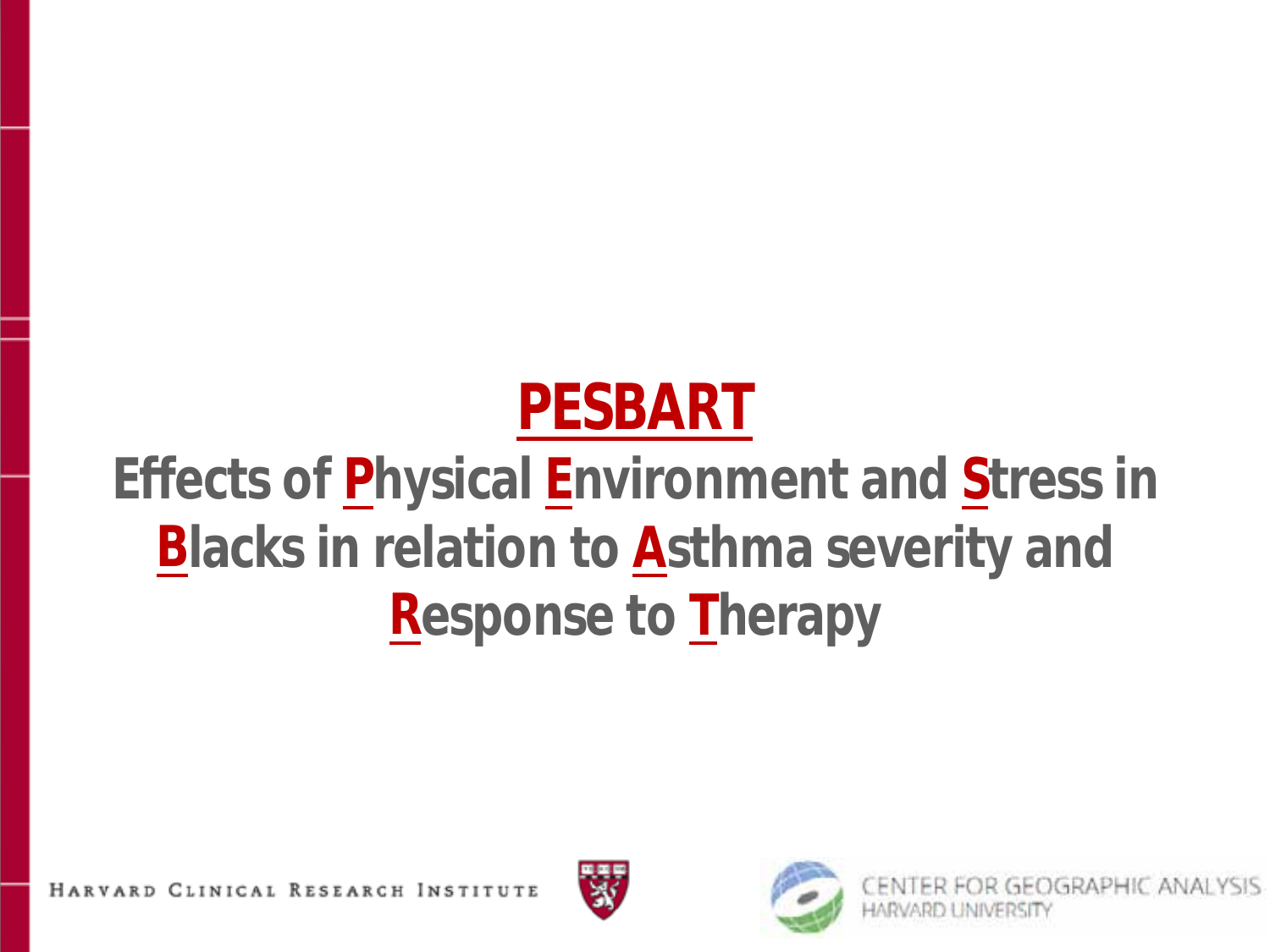# PESBART: an AHRP funded study run by HCRI



#### HARVARD CLINICAL RESEARCH INSTITUTE



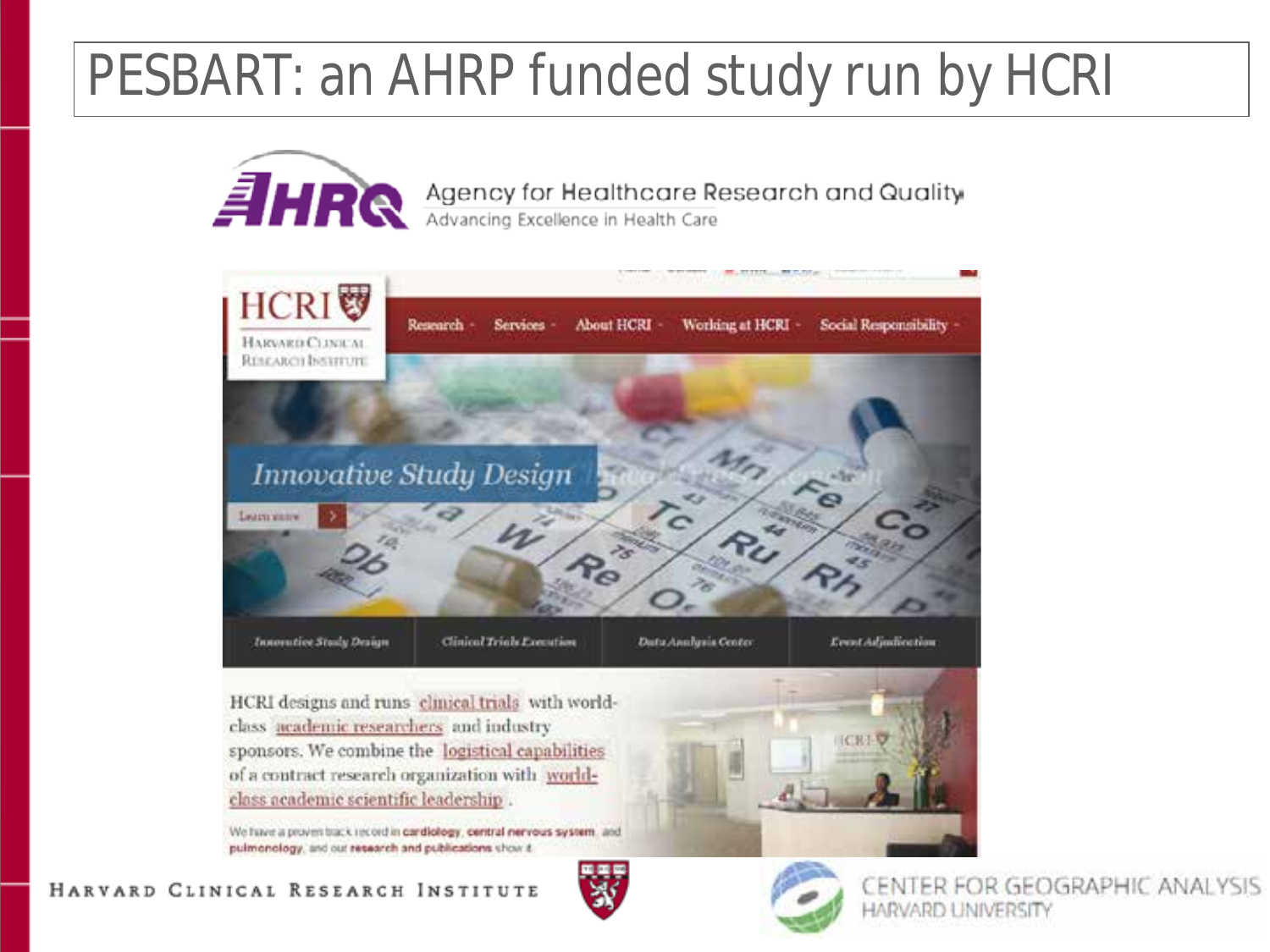# **PESBART Team**

| <b>HCRI-Project and Data Coordinating</b><br>Center<br>Elliot Israel MD, Principal Investigator<br>Jane Lanzillotti MS, Project Mgmnt<br><b>Gene Lichtman, Information Technology</b><br>Floni Bajraktari, Data Mgmnt<br>Theo Cohen PhD, Biostatistics<br><b>Justin Booth, Project Coordination</b> | <b>BWH - Channing Division of Network</b><br><b>Medicine: Environmental and Genetic</b><br>Epidemiology<br>Francine Laden ScD, PI of BWH<br>Benjamin Raby MD MPH, Co-Investigator |
|-----------------------------------------------------------------------------------------------------------------------------------------------------------------------------------------------------------------------------------------------------------------------------------------------------|-----------------------------------------------------------------------------------------------------------------------------------------------------------------------------------|
| <b>CGA - Harvard Center for Geographic</b>                                                                                                                                                                                                                                                          | <b>OMC - Asthma/Respiratory Care</b>                                                                                                                                              |
| <b>Analysis</b>                                                                                                                                                                                                                                                                                     | <b>Research; Mgmnt of PESBART ID Codes</b>                                                                                                                                        |
| <b>Jeffrey Blossom MA</b>                                                                                                                                                                                                                                                                           | Barbara Yawn MD MSc, Co-Investigator                                                                                                                                              |
| <b>Stakeholders</b>                                                                                                                                                                                                                                                                                 | Michael Wechsler MD, National Jewish                                                                                                                                              |
| <b>Gary Adamkiewicz PhD, HSPH</b>                                                                                                                                                                                                                                                                   | Health Pulmonary & Critical Care Medicine                                                                                                                                         |
| <b>Brent Coull PhD, HSPH</b>                                                                                                                                                                                                                                                                        | Anne Fuhlbrigge MD, BWH Pulmonary &                                                                                                                                               |
| Laurita Kaigler-Crawlle MS, Health Resources                                                                                                                                                                                                                                                        | <b>Critical Care Division</b>                                                                                                                                                     |
| in Action, Boston MA                                                                                                                                                                                                                                                                                | Wilson Pace MD, UCDHSC Family Medicine,                                                                                                                                           |
| Laura Kubzansky PhD, MPH, HSPH                                                                                                                                                                                                                                                                      | <b>AAFP National Research Network</b>                                                                                                                                             |
| Jacqueline Rodriguez-Louis MEd, MPH                                                                                                                                                                                                                                                                 | Roslind Wright MD, MPH, Mount Sinai School                                                                                                                                        |
| <b>BWH Partners Asthma Center</b>                                                                                                                                                                                                                                                                   | of Medicine                                                                                                                                                                       |



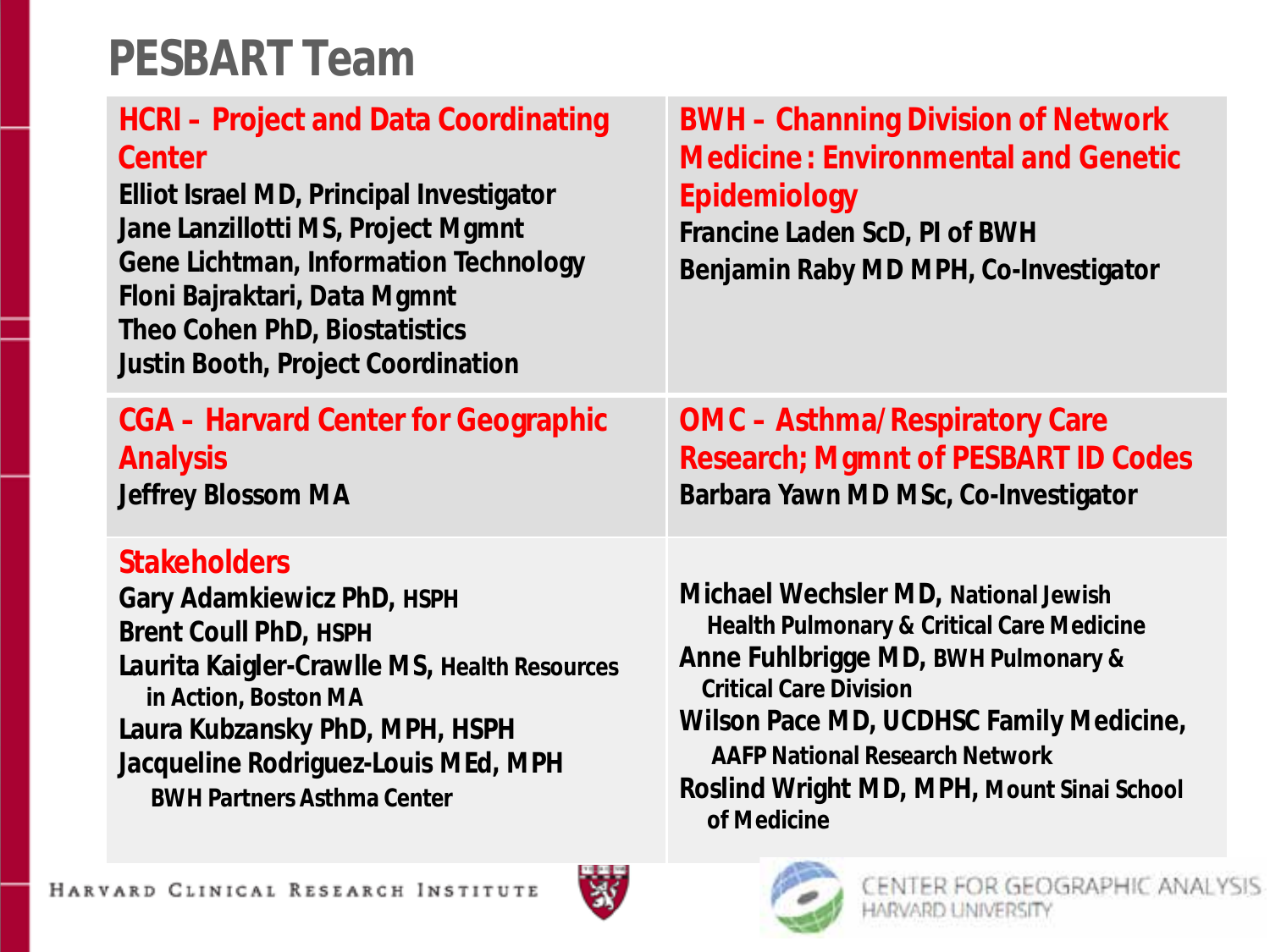# **PESBART Background**

- PESBART proposes to leverage the outcome and genetic data collected in the **BELT** study which looked at asthma severity in over 1000 black patients (BELT: **B**lacks and **E**xacerbations on **L**ABA vs. **T**IO)
- The US Black population bears a disproportionate burden of asthma
- Stressors such as exposure to environmental pollution, crime, and poverty have been associated with worse asthma morbidity in patients with asthma



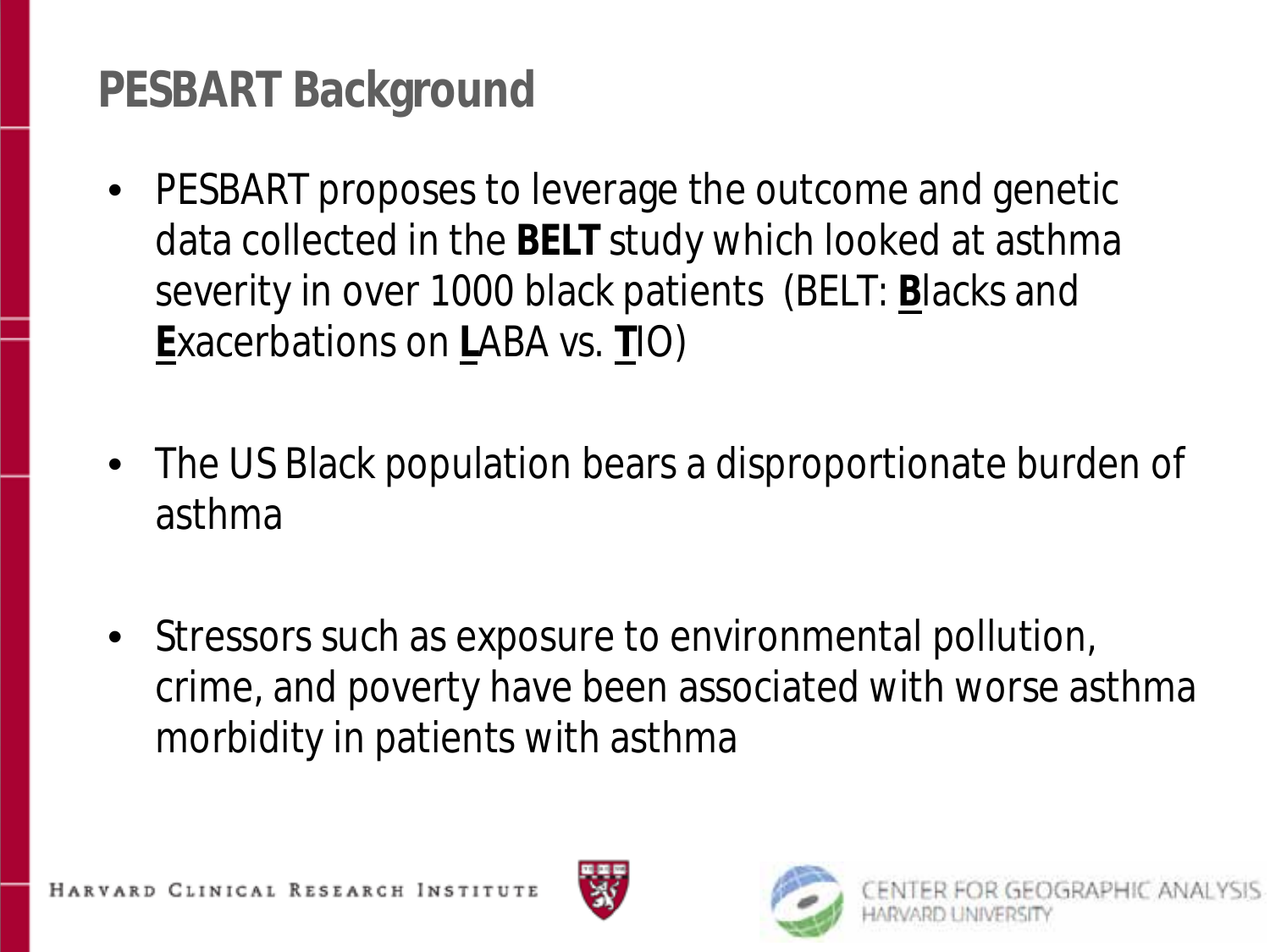## **BELT**

# *(parent study)*

# **Blacks and Exacerbations on LABA vs. Tiotropium A 4 year clinical study, 2010 - 2013 BELT Aims:**

- 1. To determine, in a practice-based, real-world, randomized, prospective, comparative effectiveness trial, whether in selfidentified Black patients with asthma, treatment with LABA/ICS is superior to use of a non-b-adrenergic bronchodilator (tiotropium) combined with ICS (TIO/ICS)
- 2. To conduct genetic analyses to determine whether, in the 20% of self-identified Black patients with asthma bearing Arg16Arg of ADRB2, treatment with LABA/ICS is superior to use of a non- -adrenergic bronchodilator (tiotropium) combined with ICS



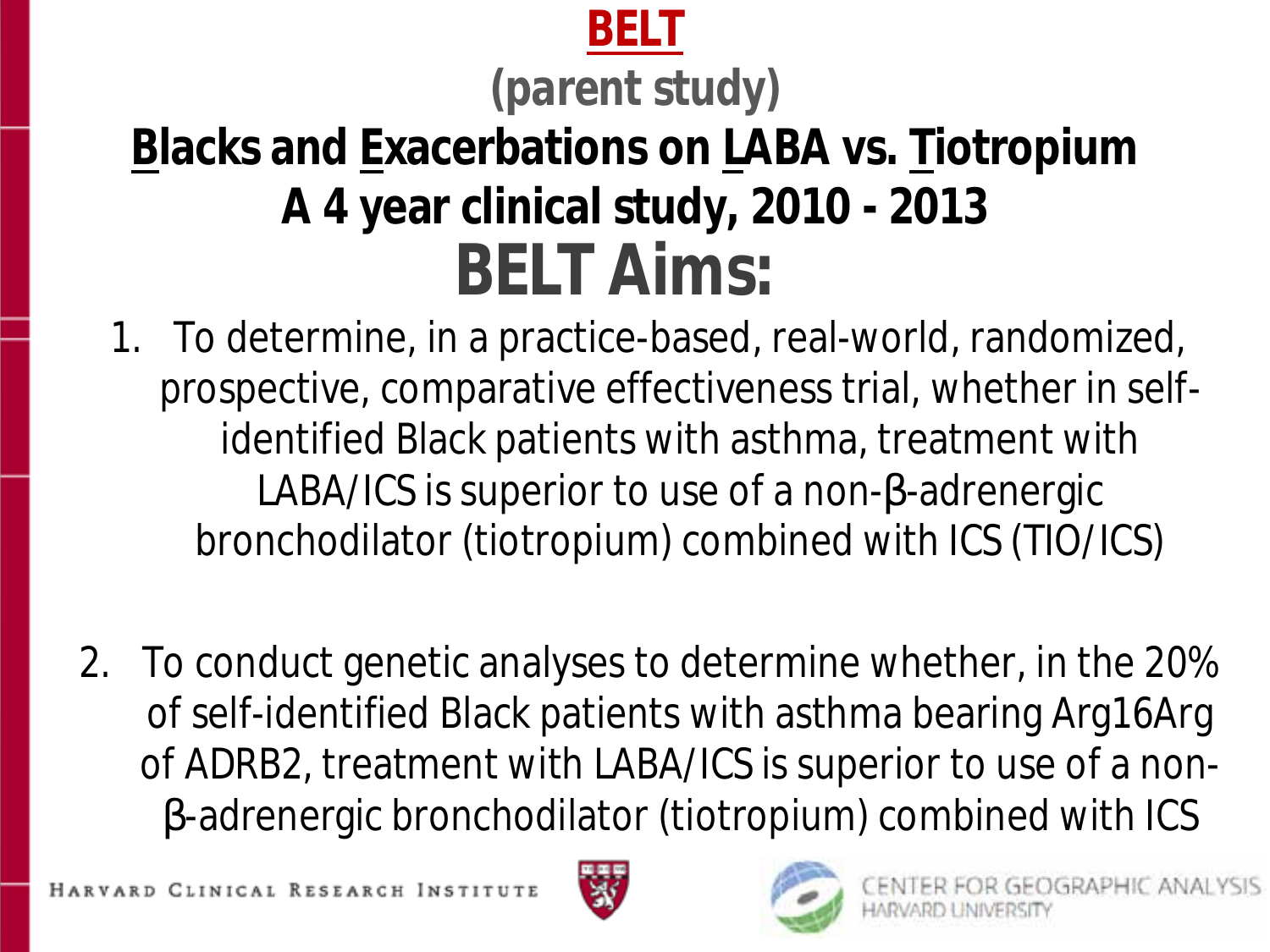# **PESBART Aims**

- 1. To expand the BELT study data infrastructure by collecting geographic information system (GIS) data from BELT subject addresses
- 2. To preprocess available genome-wide single nucleotide polymorphism (SNP) genotype data currently being generated on BELT patients in preparation for subsequent genetic analyses.
- 3. To enhance the sustainability and relevance of the dataset by involving teams of stakeholders
- 4. To perform a "Pilot Study" that examines the accessibility and utility of the datasets

HARVARD CLINICAL RESEARCH INSTITUTE



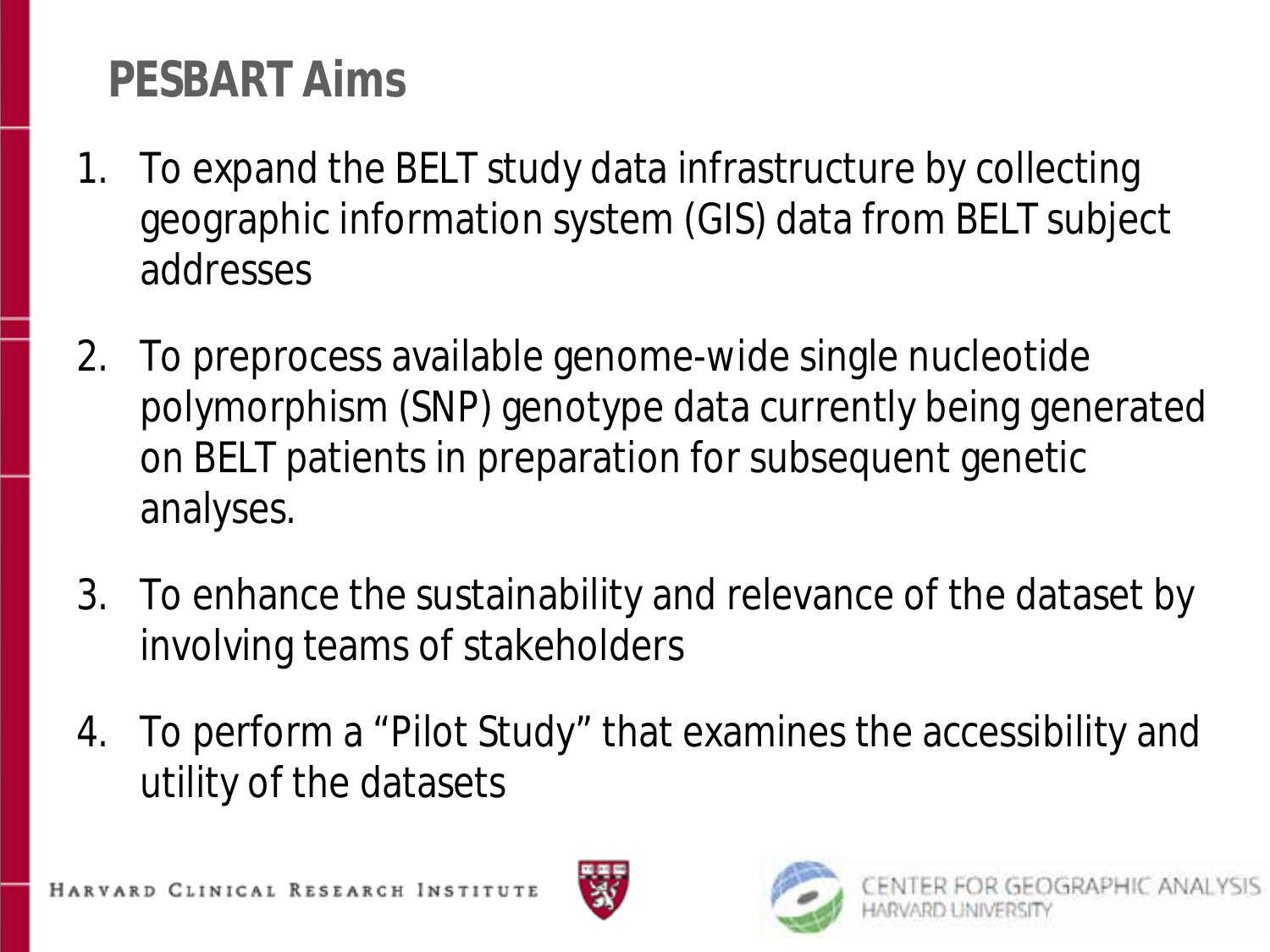# **GIS Variables for Specific Research Questions**

**When choosing variables to collect, consider the possible research questions related to asthma that could be answered. For example:**

- **v** Does weather play a role in the incidence or severity of asthma events? If so, what components of weather should we look at?
- v What environmental allergens could be collected via GIS research?
- v Do social events in a person's life influence asthma severity? For example, divorce, abuse, death in family?
- Does food/nutrient intake, sun exposure (vitamin D) effect asthma outcomes? What about exercise and physical fitness?



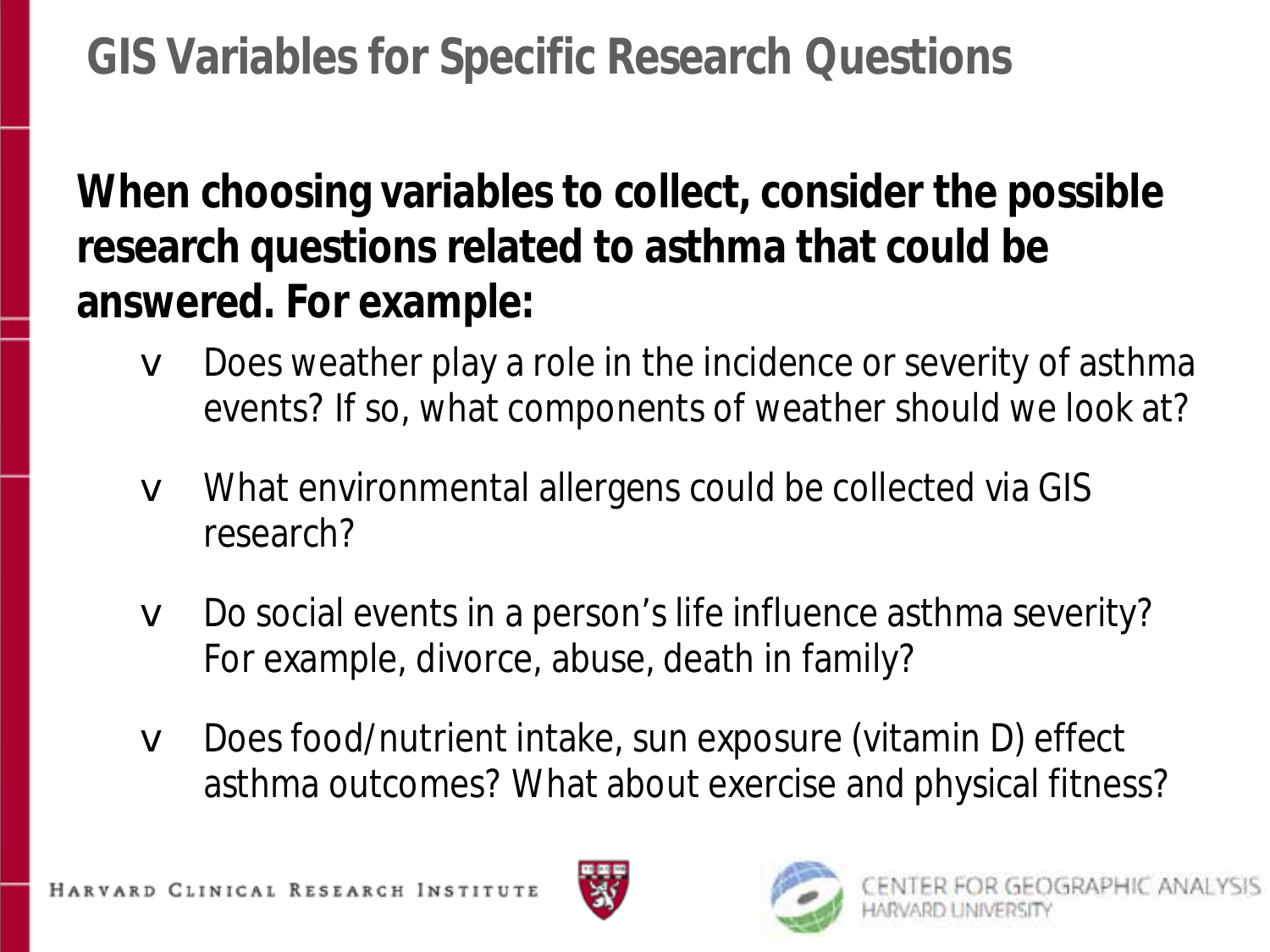#### **Summary of Specific GIS variables** *Collected*

#### **Air Quality**

**Distance to major road mileage of major roads nearby pollen severity, AQI, Ozone, SO2, CO, NO2, PM\_2.5 distance to nearest factory, factories nearby**

#### **Crime and Chronic Stress**

**Alcohol consumption, homicides, rapes, robberies, assaults, thefts, auto thefts.**

#### **Community Amenity Access**

**Distance to and densities of: Pharmacies, hospitals, subway stations, bike paths, libraries, supermarkets, athletic centers, day care centers.**

#### **Consumer Spending**

**Prescription drugs for asthma, Vitamin D supplements, total medical expenditures, groceries, fitness, pet products, vet visits.**

#### **Demographic**

**Educational attainment, race, age, rural/urban, household size, tenure, multiple family and single parent households.**

#### **Economic**

**Unemployment, poverty, income inequality, median household income, community economic growth or decline, food stamps, delayed rent or mortgage payments.**

#### **Housing conditions**

**Peeling paint, water leaks, inadequate heating, # units occupied, age of structure, square footage, construction type, presence / lack of heating, air conditioning, gas stoves and heaters.**

#### **Weather/Environment**

**Temperature, precipitation, humidity, wind speed, % sunshine, PBL, extreme weather events, NDVI.**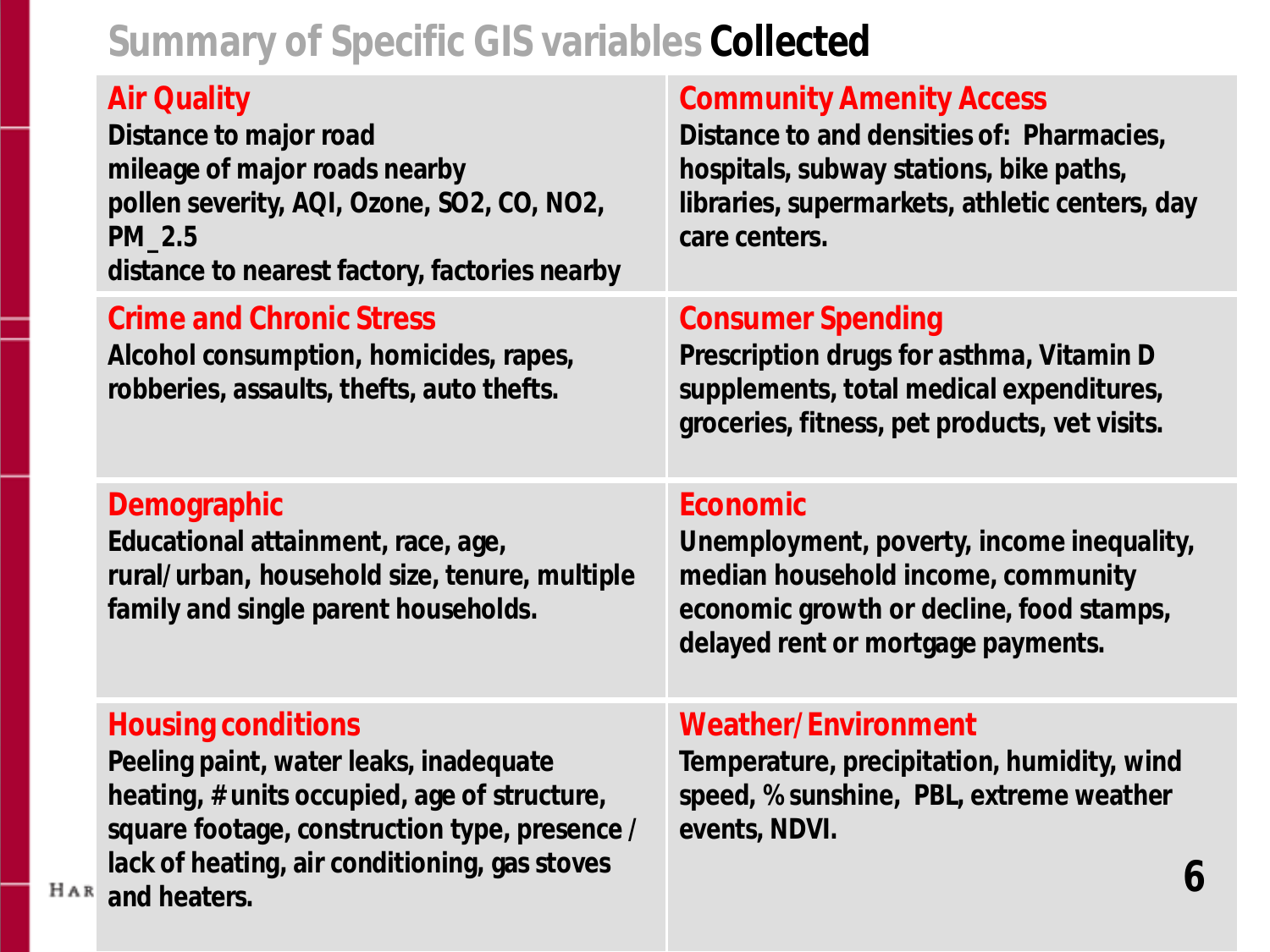# **Specific GIS variables** *NOT Collected*

#### **Air Quality**

**Idling laws, busses with emissions controls, number of stoplights, traffic counts, advocacy to improve air quality.**

#### **Crime and Chronic Stress**

**Abandoned or foreclosed homes, domestic abuse, calls to 911, protection orders, litter, graffiti, vandalized buildings, neighborhood disorder, divorce rate, deaths, ambulance data, domestic abuse, criminal victimization**

#### **Housing conditions**

**Mold, dust mites, rodent, roach, and bed bug infestations and exposers.** 

#### **Community Amenity Access**

**Public health programs, outreach programs, subsidized public transportation, MD's per capita, mixed use development, zoning regulations.**

#### **Consumer Spending**

**Non-prescription drugs for asthma, Primateen mist, Metanephryn, taking medicine or receiving treatment for mental health or emotional problems.**

#### **Social**

**General Social Survey, Gallup Well-Being Index, psychosocial measures, Behavioral Risk Factor Surveillance System survey.**



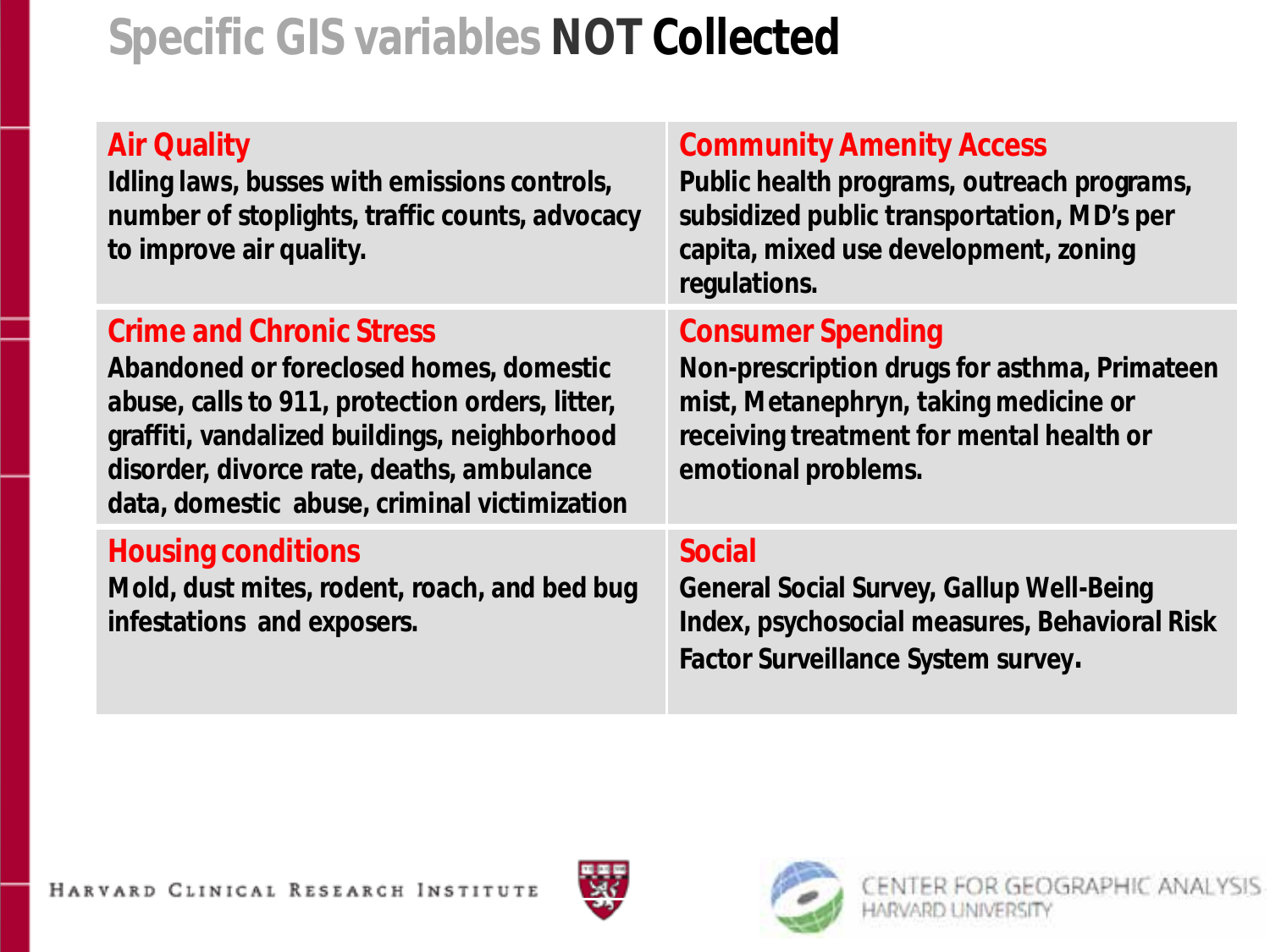## **Review of BELT Study Variables**

| Demographics-Baseline<br>Age<br><b>Sex</b><br><b>Co-morbidities</b><br>HD, Ca, Stroke, DM, CRD, HIV/AIDS, HTN<br>Concomitant Rx (non-asthma)                                                                                                                                                                                                                                 | <b>Asthma Characteristics-Baseline</b><br>Age of onset, Age of Dx<br>Seasonality<br># unscheduled asthma office visits past yr<br># asthma ED visits yr<br># asthma hospitalization past yr<br># steroids bursts past yr<br>Intubation-ever<br># missed days due to asthma past yr<br><b>Environmental allergies</b><br>Smoking---pack yrs<br><b>Smoking environment</b> |
|------------------------------------------------------------------------------------------------------------------------------------------------------------------------------------------------------------------------------------------------------------------------------------------------------------------------------------------------------------------------------|--------------------------------------------------------------------------------------------------------------------------------------------------------------------------------------------------------------------------------------------------------------------------------------------------------------------------------------------------------------------------|
| <b>Outcomes</b><br>Asthma control ACQ<br><b>Monthly</b><br><b>Q</b> of L <b>CONSCRIPTION</b><br><b>AQLQ</b><br><b>Monthly</b><br><b>Symptoms</b><br><b>ASUI</b><br>0, 1, 6, 18<br><b>SFD</b><br><b>Monthly</b><br><b>ACQ</b><br><b>Monthly</b><br><b>Exacerbations</b><br><b>Monthly</b><br><b>Deteriorations</b><br><b>Monthly</b><br>$0,1,6,18$ (Once)<br>Spiro (pre/post) | <b>Baseline and calculated asthma</b><br><b>Asthma baseline Rx</b><br><b>Asthma severity</b><br>Change in FEV1, FVC and ratio<br><b>ALCOHOL:</b>                                                                                                                                                                                                                         |

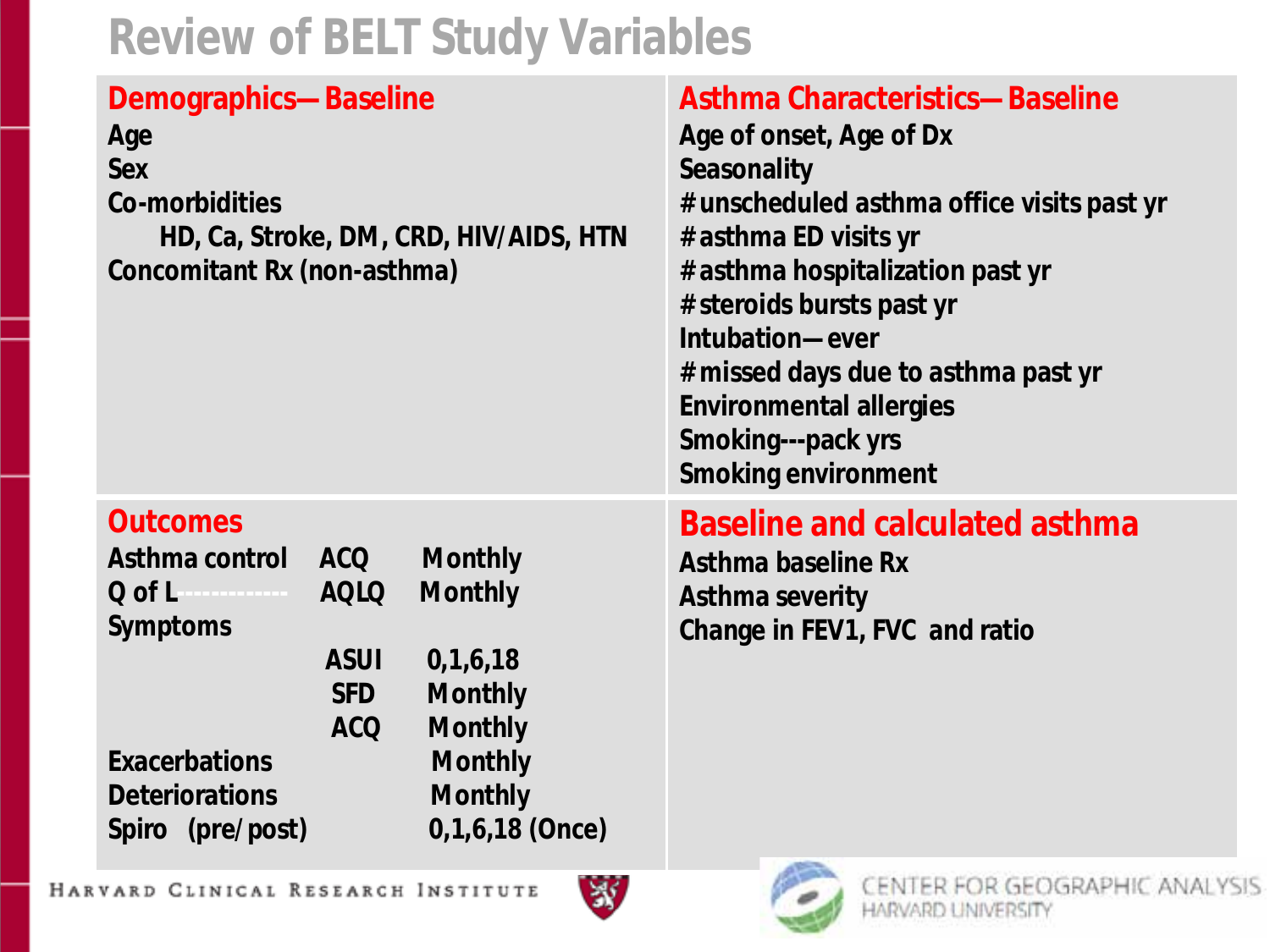# **Genetics the Environment and Asthma Outcomes**

- PESBART is supporting the development of a comprehensive genetic dataset to facilitate large-scale study of the role of genetic differences in the natural history of asthma and responsiveness to asthma medications.
- Genotyping performed on all study subjects.
	- Includes all subjects with sufficient DNA who provided informed consent for such studies
	- Genotyping on Affymetrix Amiom Biobank Array
- What questions can we ask with this genetic data?
	- What are the genetic determinants of individual response to asthma medications?
	- What are the genetic determinants of lung function and other asthma-related traits?
	- How do genes interact with environmental factors to impact asthma severity?



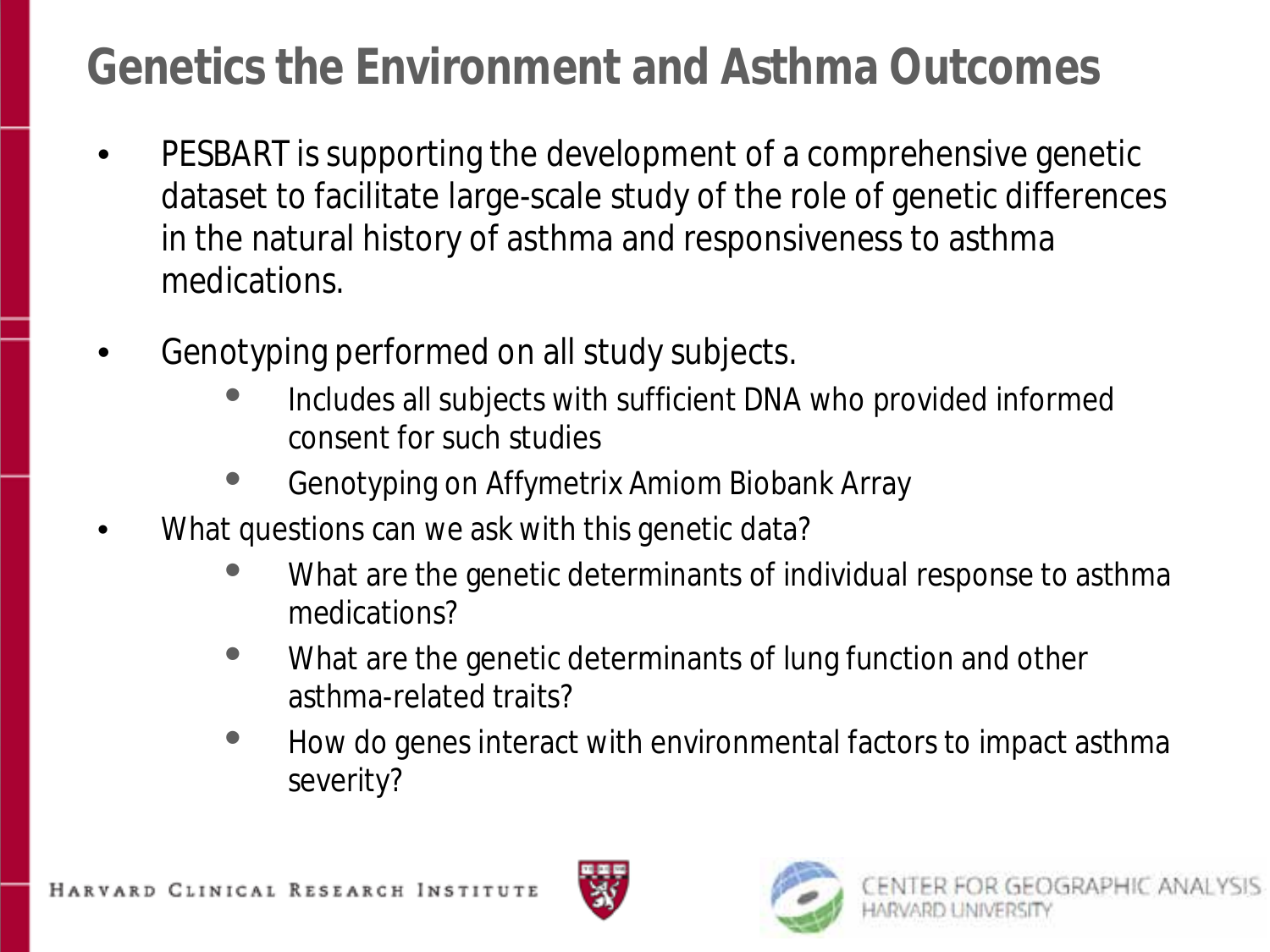#### Geocoding results

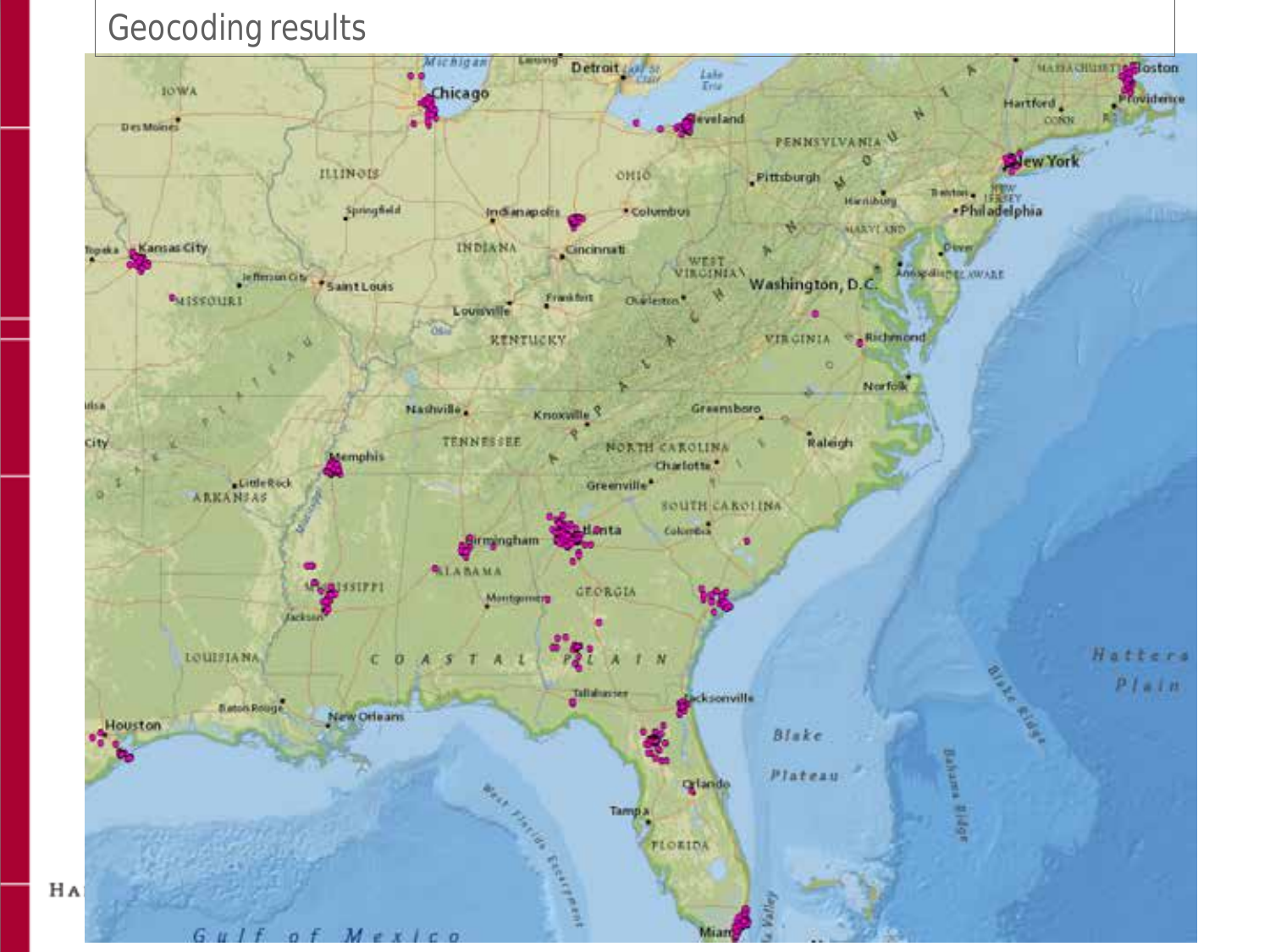## 1. Geocoding Statistics

1,075 BELT subject addresses were geocoded to street address locations. Summaries by Region listed below.

| Region               | Count | Region                | Count          |
|----------------------|-------|-----------------------|----------------|
| Miami, FL            | 162   | Chicago, IL           | 63             |
| Kansas City, MO      | 118   | Dayton, OH            | 50             |
| Gainsville, FL       | 107   | Beaufort County, SC   | 38             |
| New York, NY         | 101   | Jackson, MS           | 35             |
| Atlanta, GA          | 100   | Southwest Georgia     | 26             |
| Memphis, TN          | 86    | Galveston-Houston, TX | 22             |
| Cleveland-Toledo, OH | 78    | Birmingnam, AL        | 19             |
| Boston, MA           | 67    | Buffalo, NY           | $\overline{2}$ |

| Region                | Count |
|-----------------------|-------|
| Chicago, IL           | 63    |
| Dayton, OH            | 50    |
| Beaufort County, SC   | 38    |
| Jackson, MS           | 35    |
| Southwest Georgia     | 26    |
| Galveston-Houston, TX | 22    |
| Birmingnam, AL        | 19    |
| Buffalo, NY           | 2     |
| Richmond, VA          | 1     |



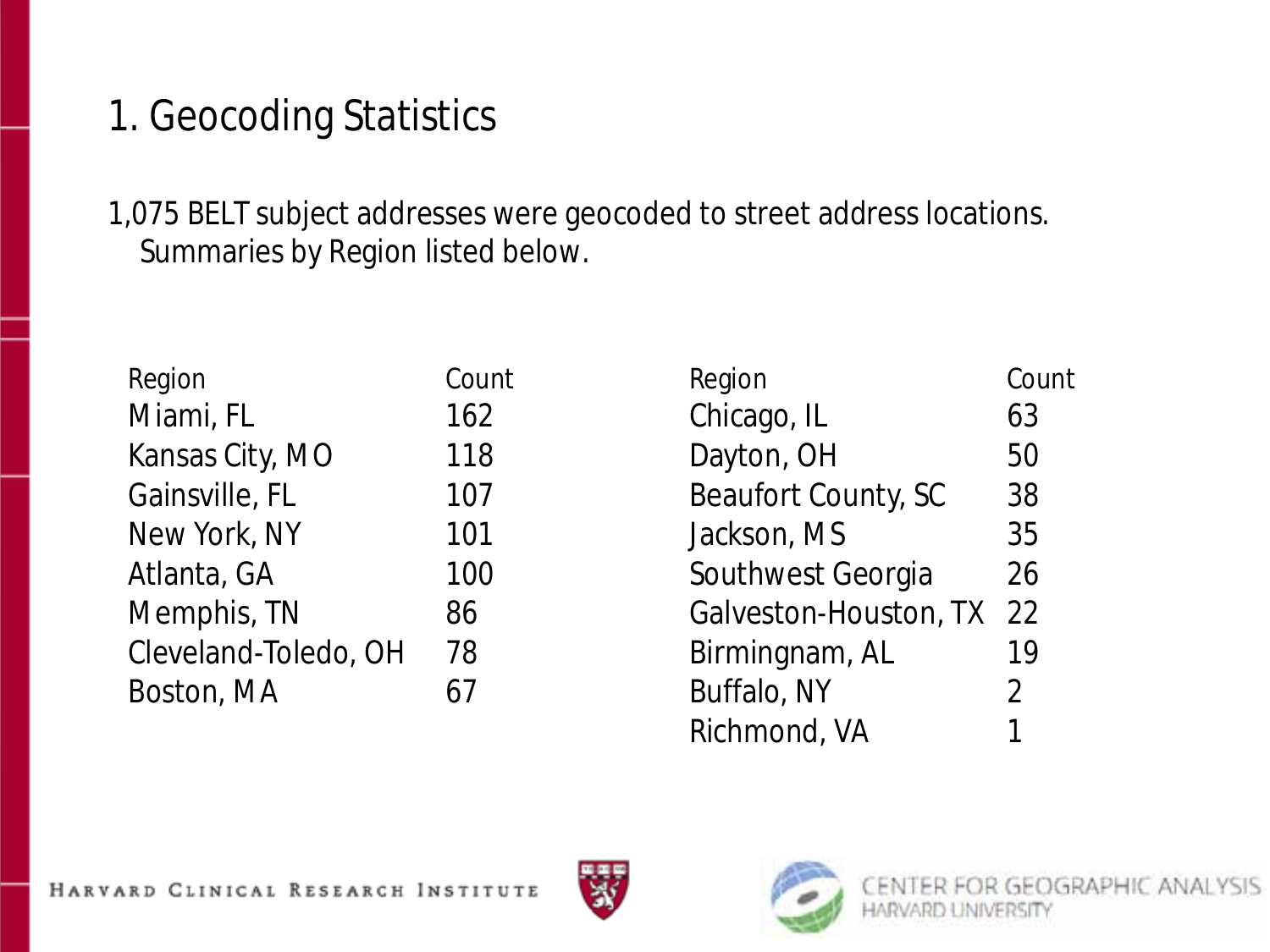### Overall Geographic Distribution of PESBART address locations (1,075)

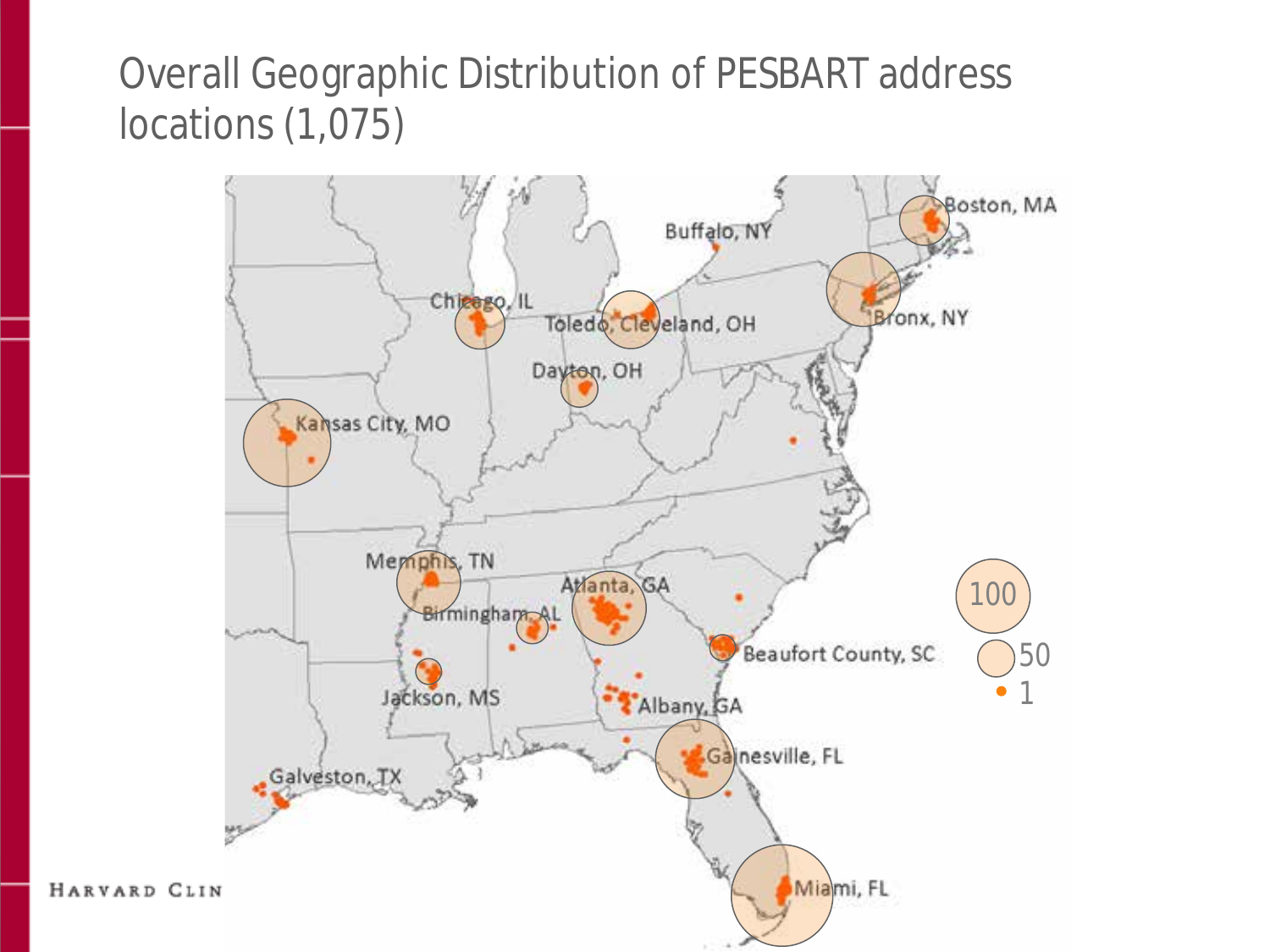#### Block Groups, Dayton, Ohio

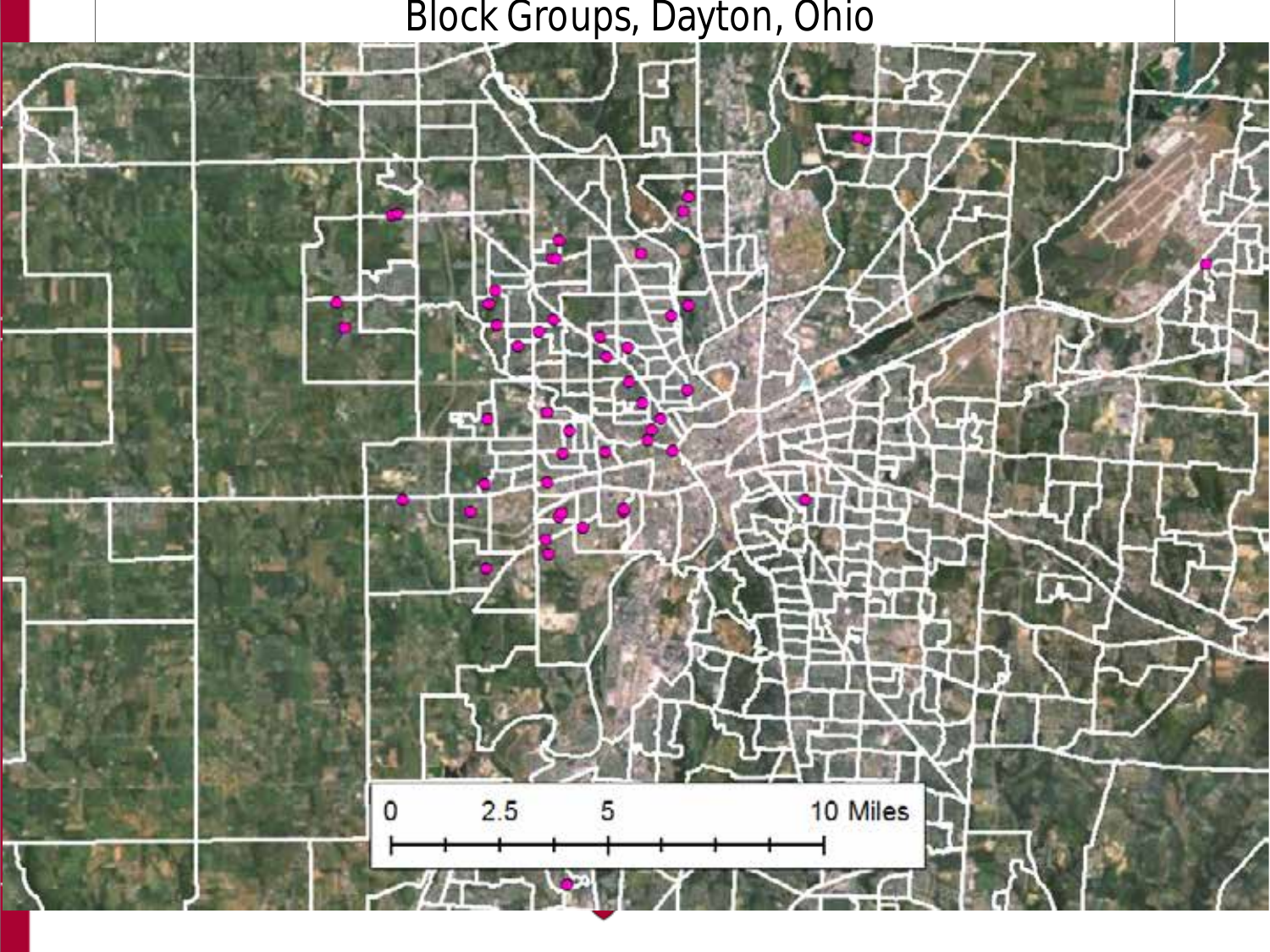# **GIS Variable: Used prescription drug for asthma in 2013**





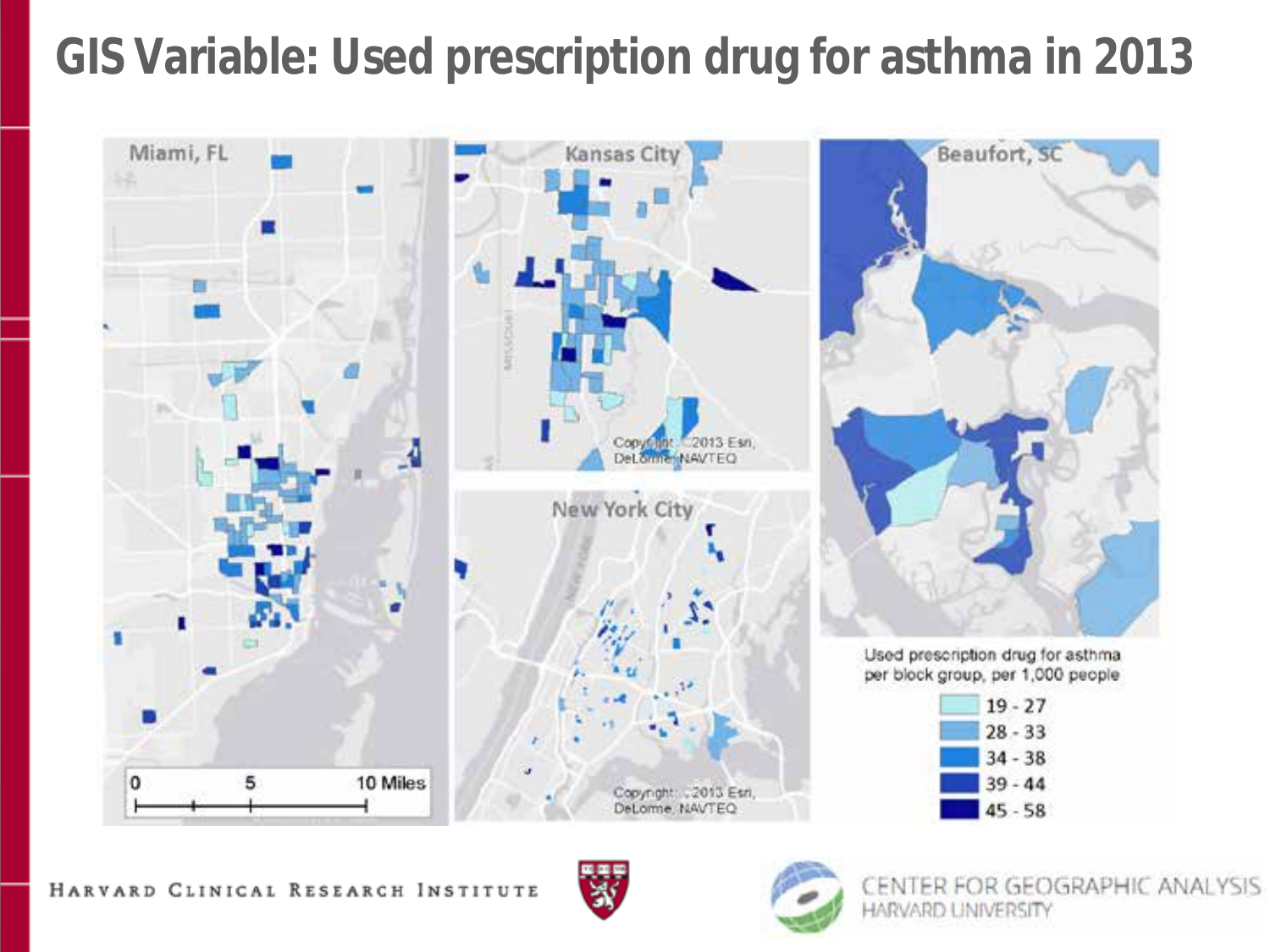# **GIS Variable: Used Vitamin D supplement, past 6 months**





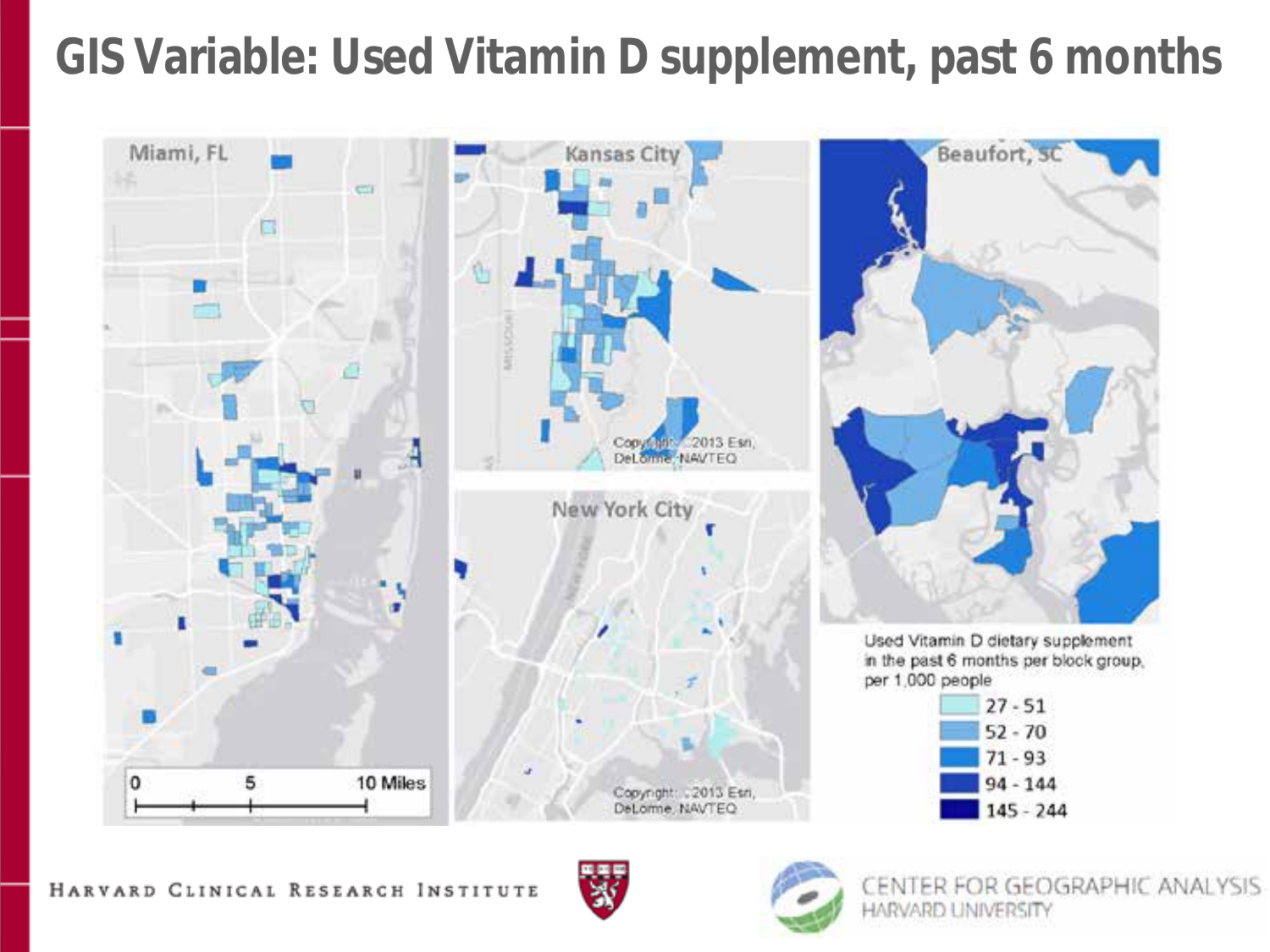## **GIS Variable: % Black Population, 2013**





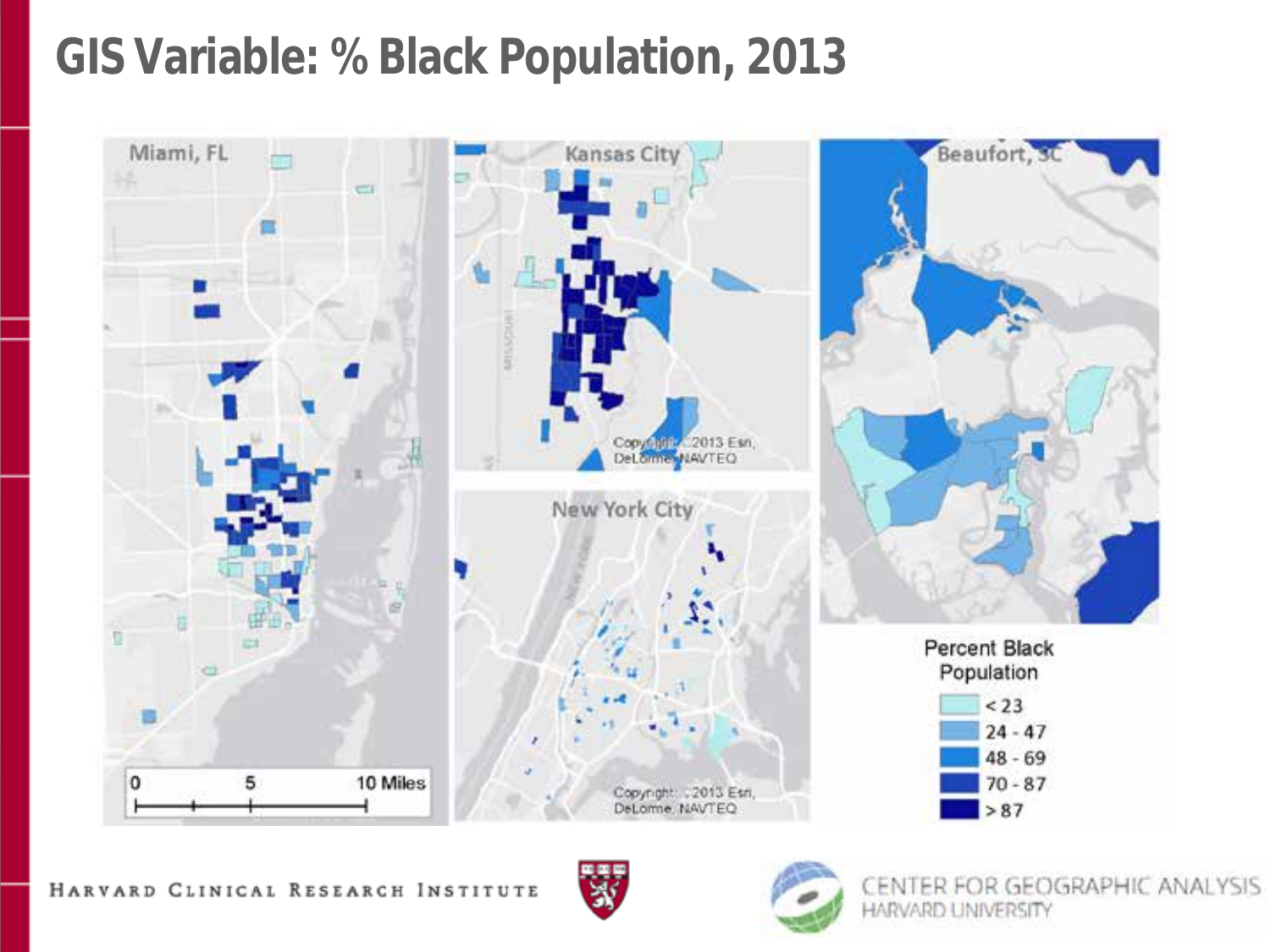# **GIS Variable: Distance to nearest bus or train terminal, or subway stop**





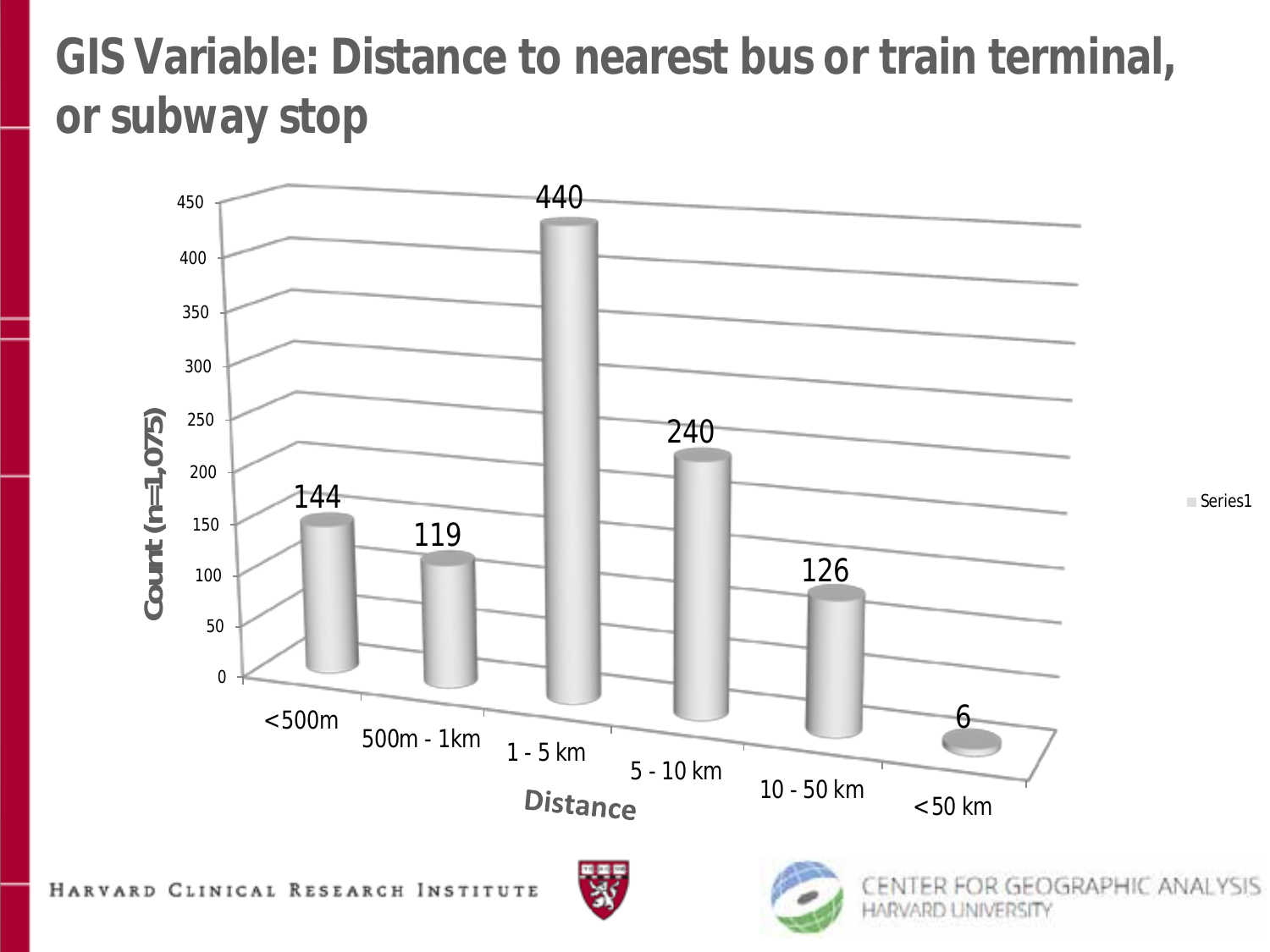## Days with PM\_2.5 data at nearest station, 2013

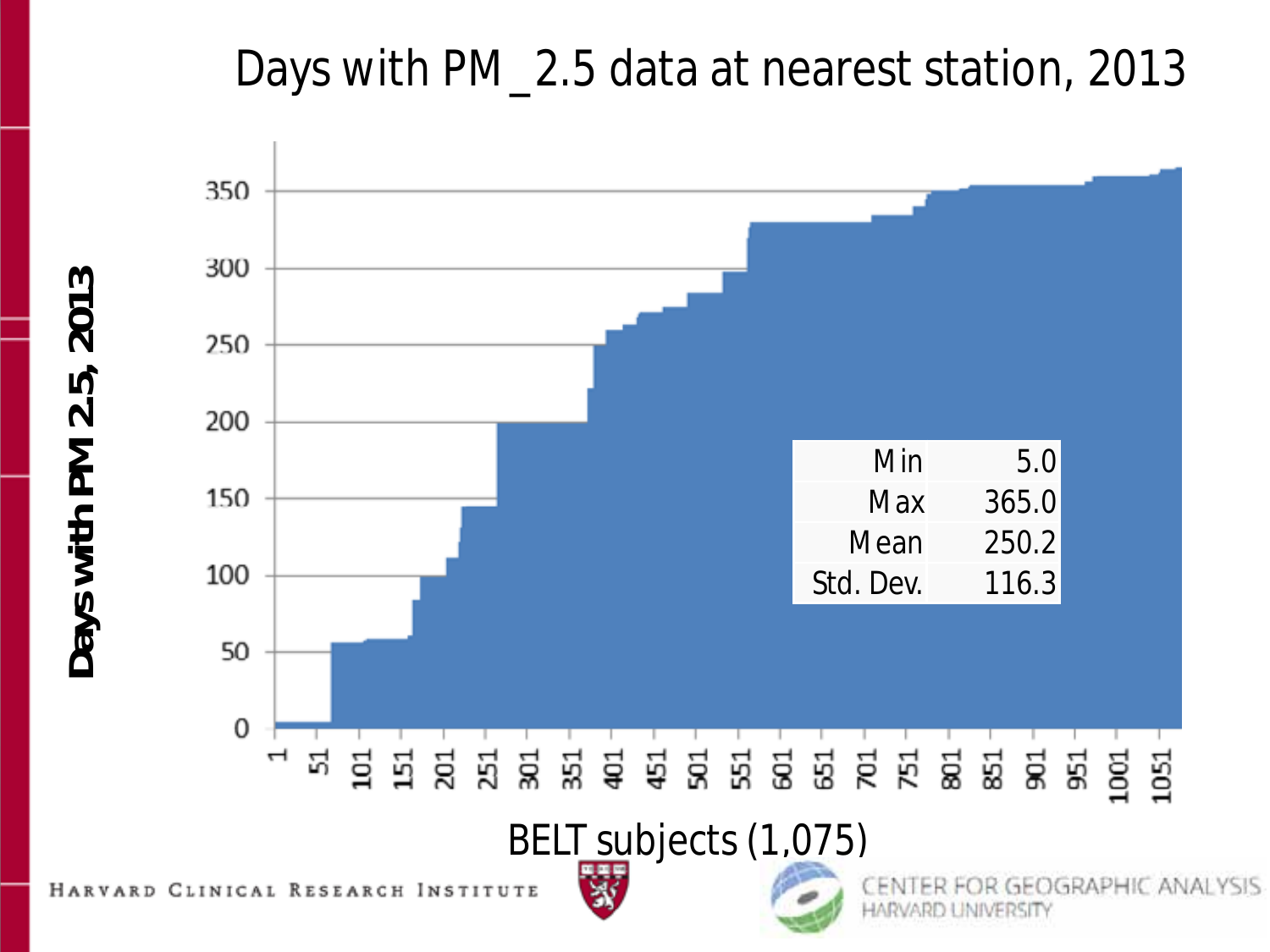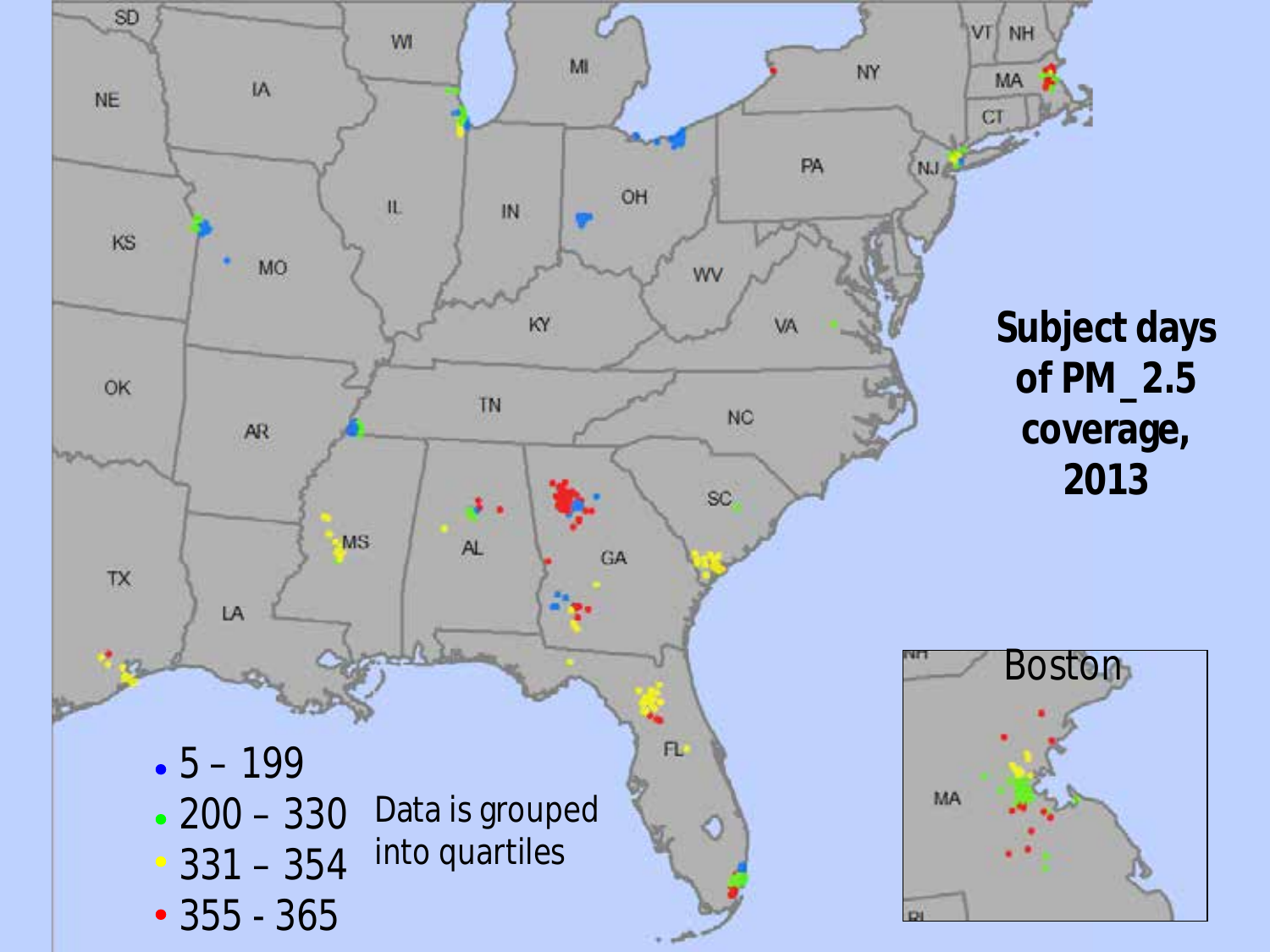## **3. Overall distribution of factories**

#### **Distance to nearest factory**





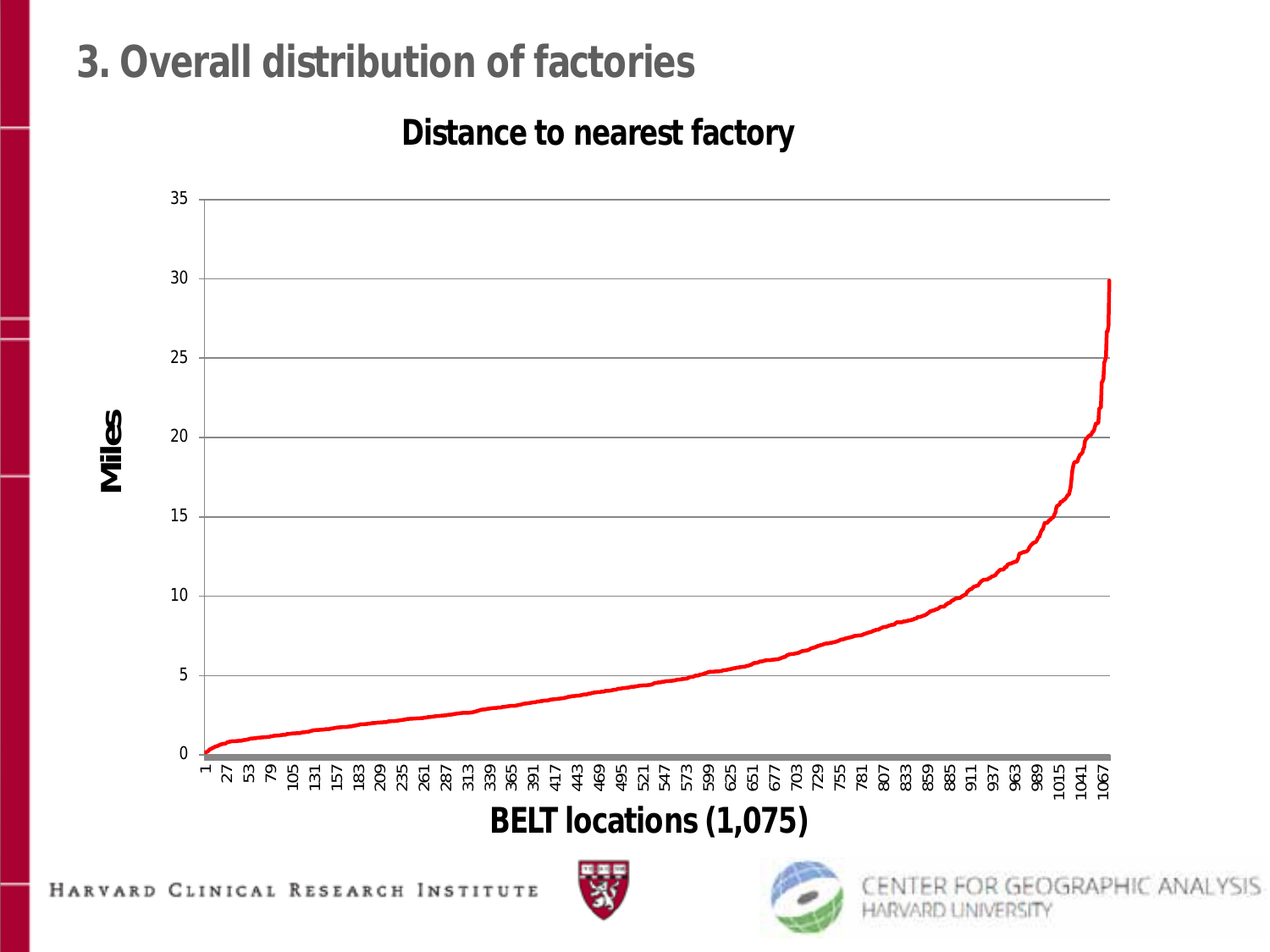## **Pilot Study distribution graph**



**BELT locations (1,075)** 



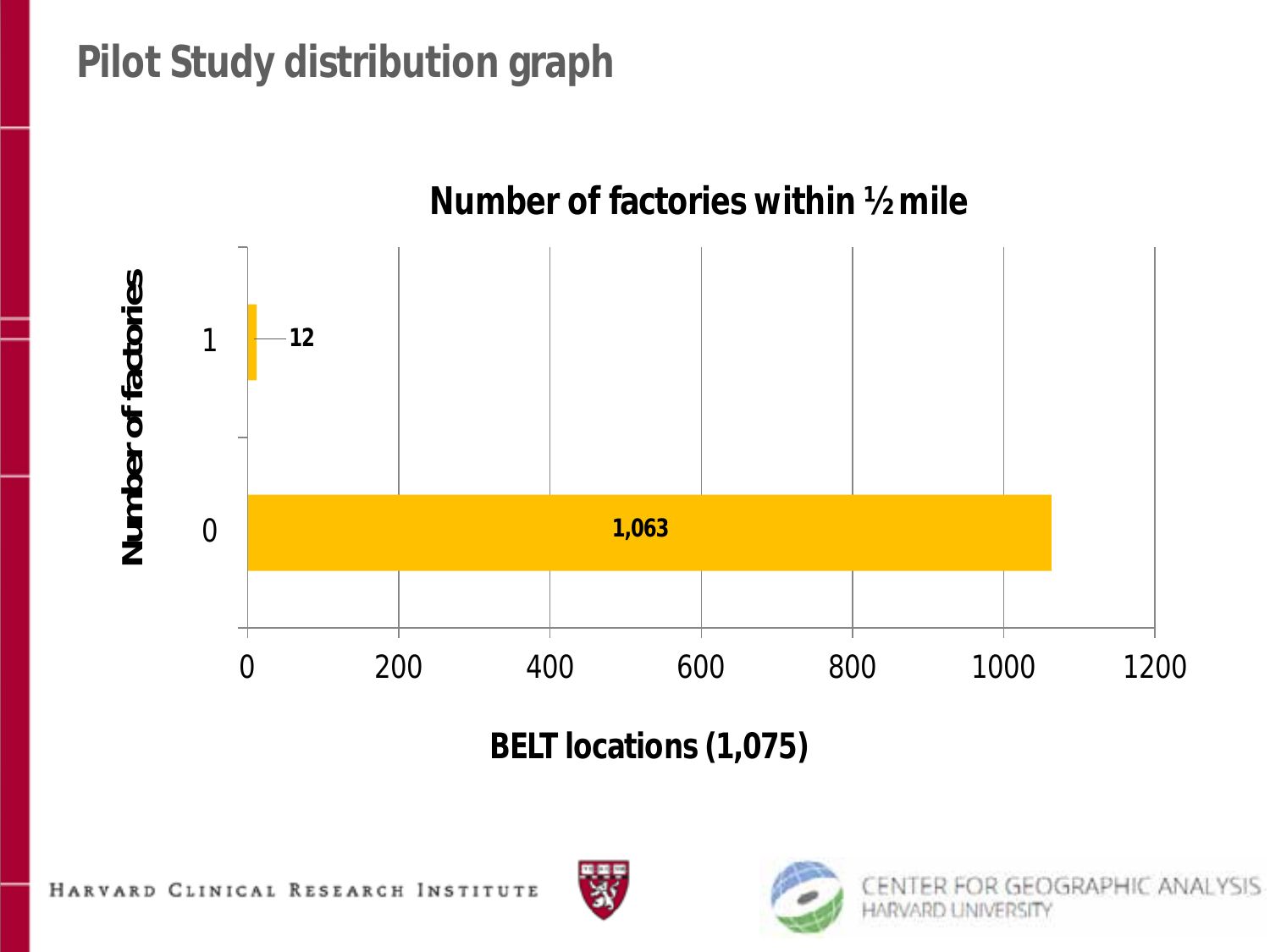## **4. Overall distribution of average traffic**

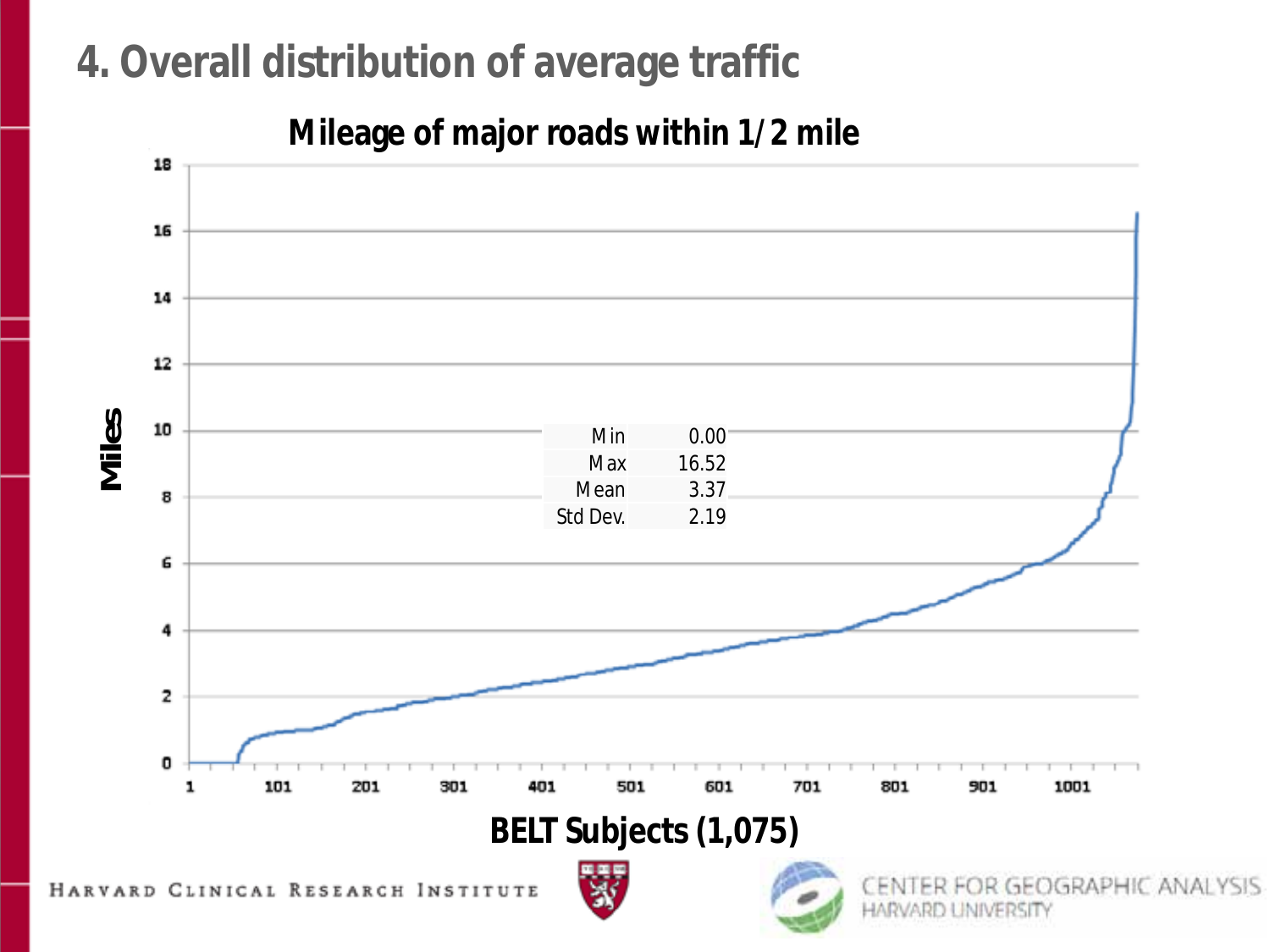### **Pilot Study Distribution Graph**

#### **Total Crime Index per Block Group, 2013**



**BELT Block Groups (855)** 



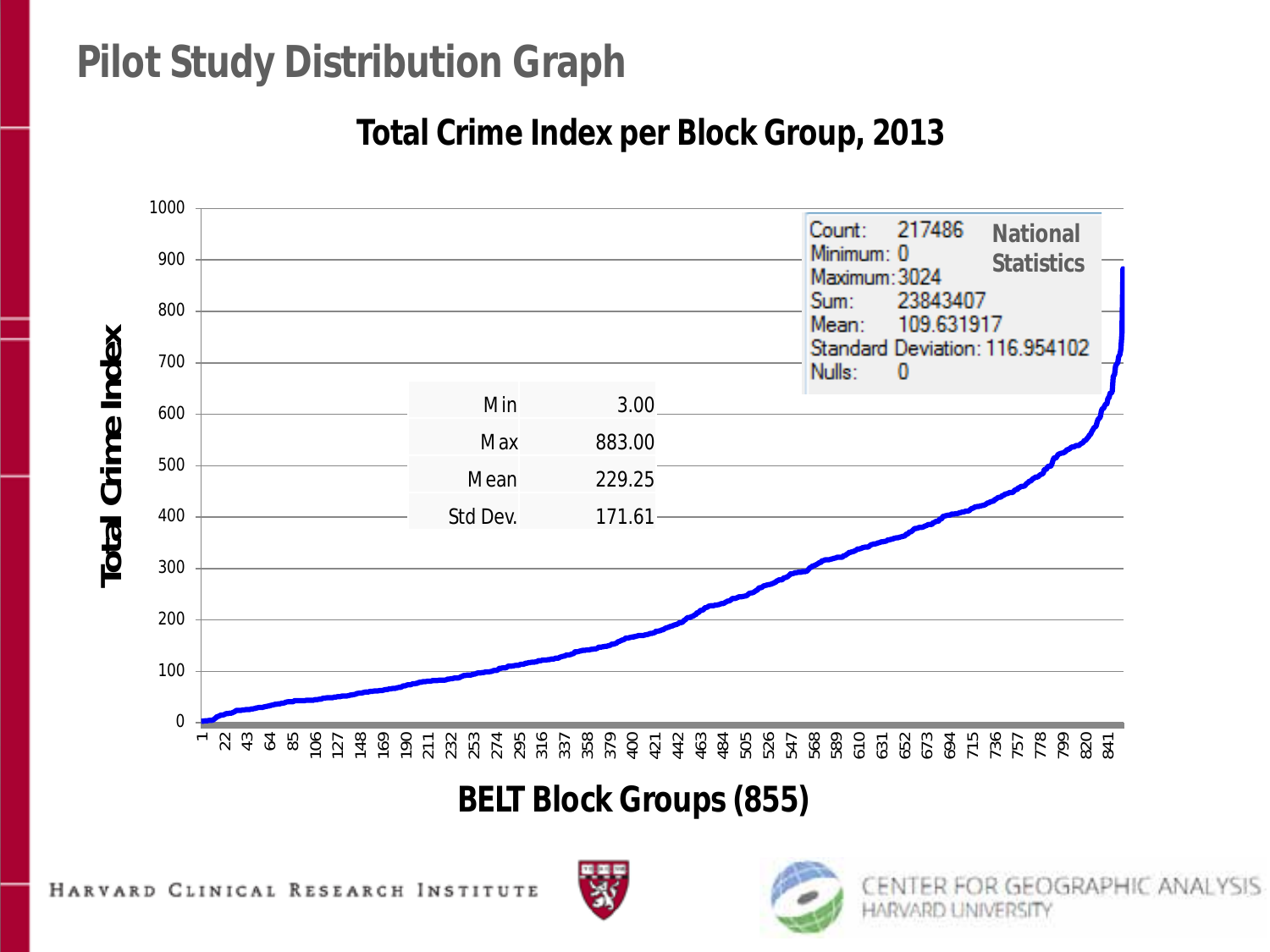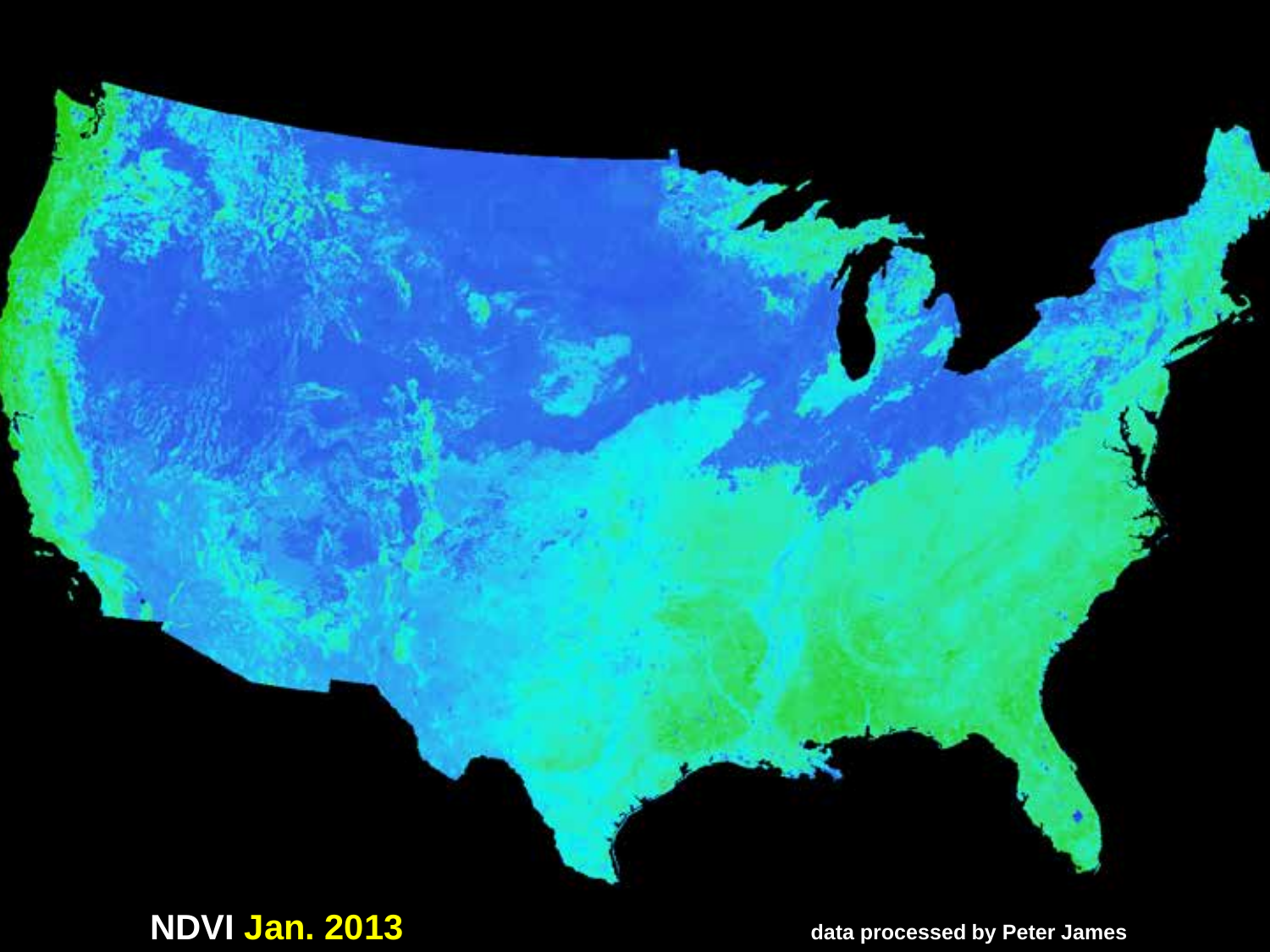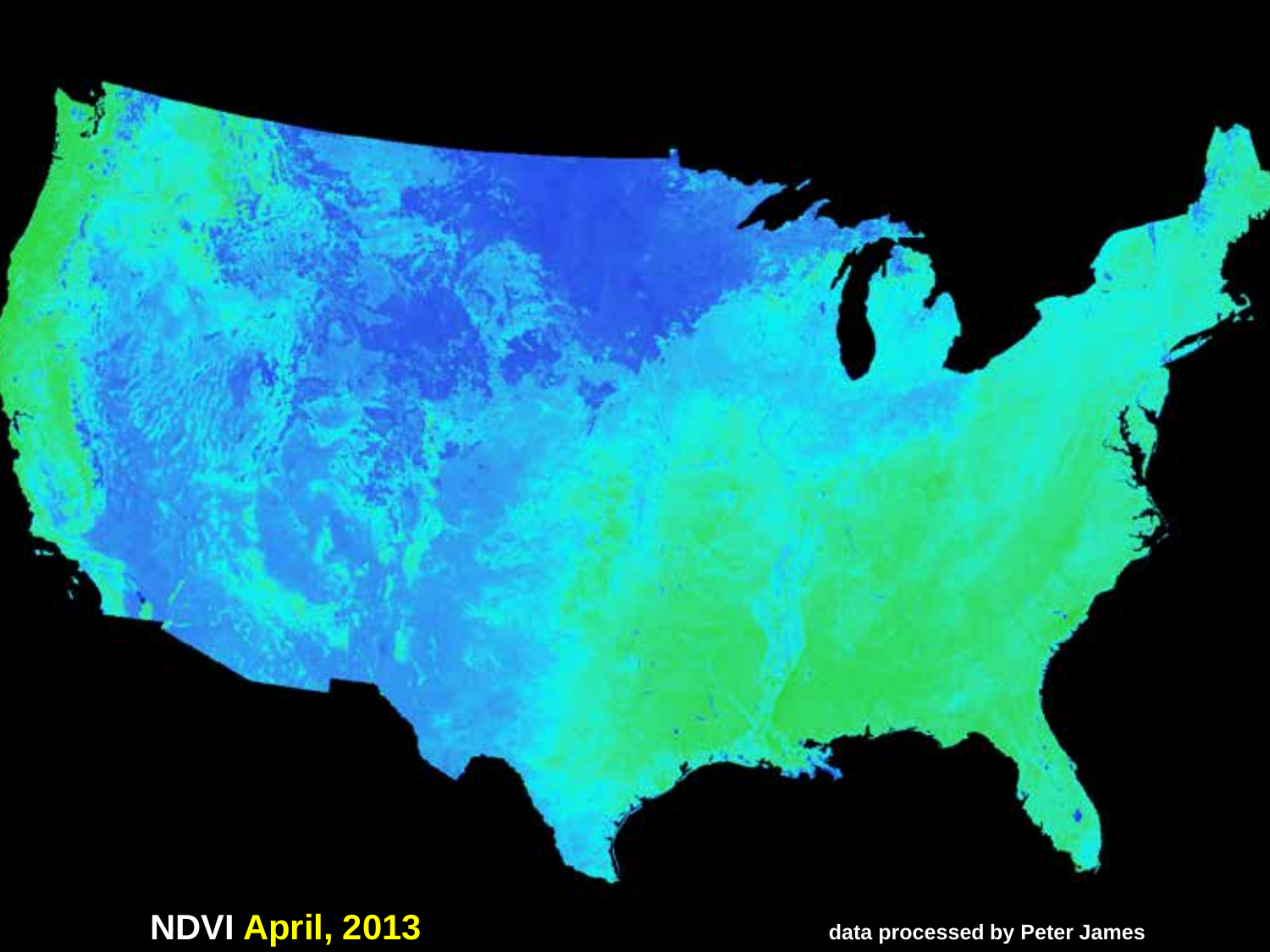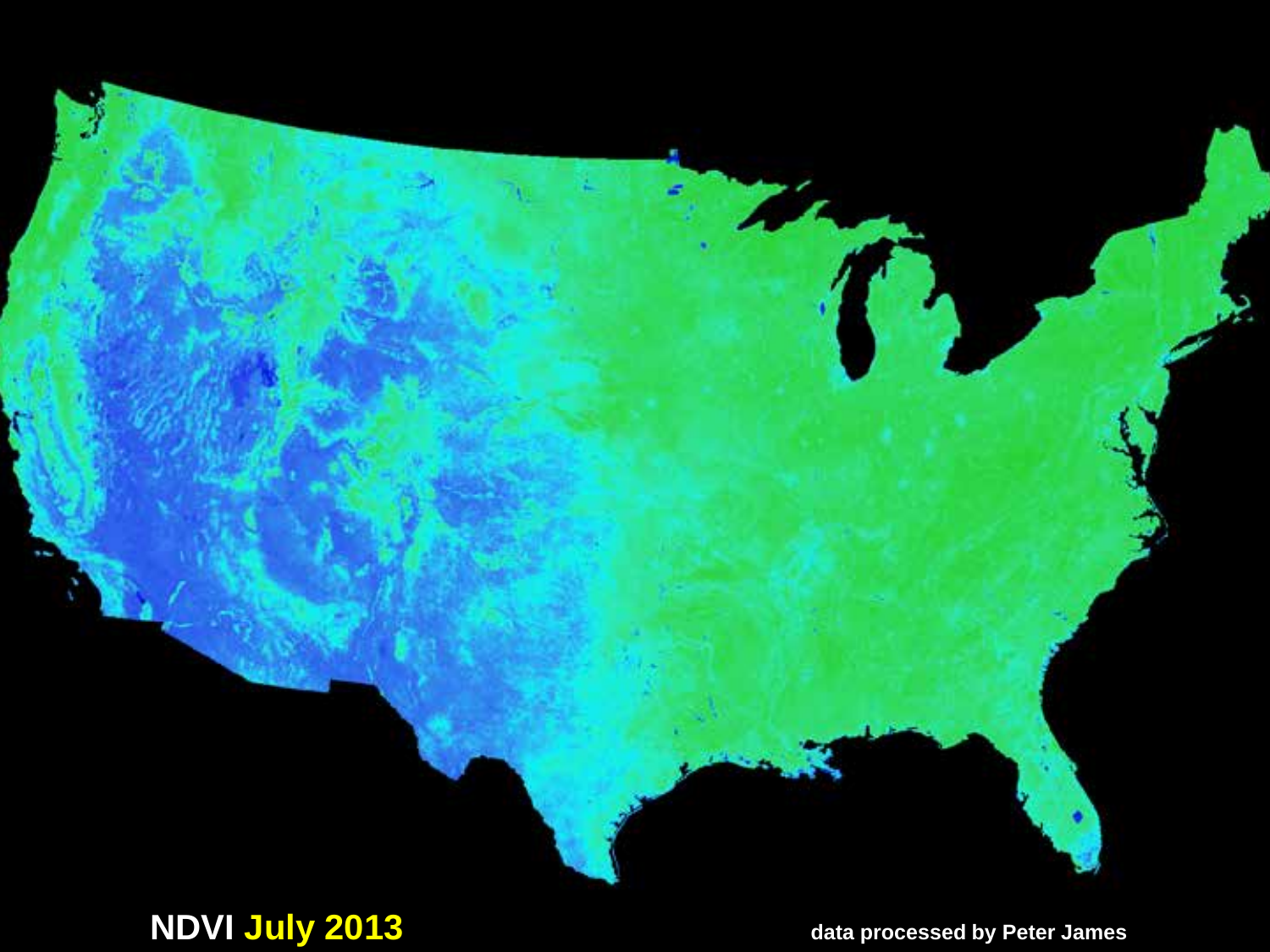

### **NDVI Sept. 2013** data processed by Peter James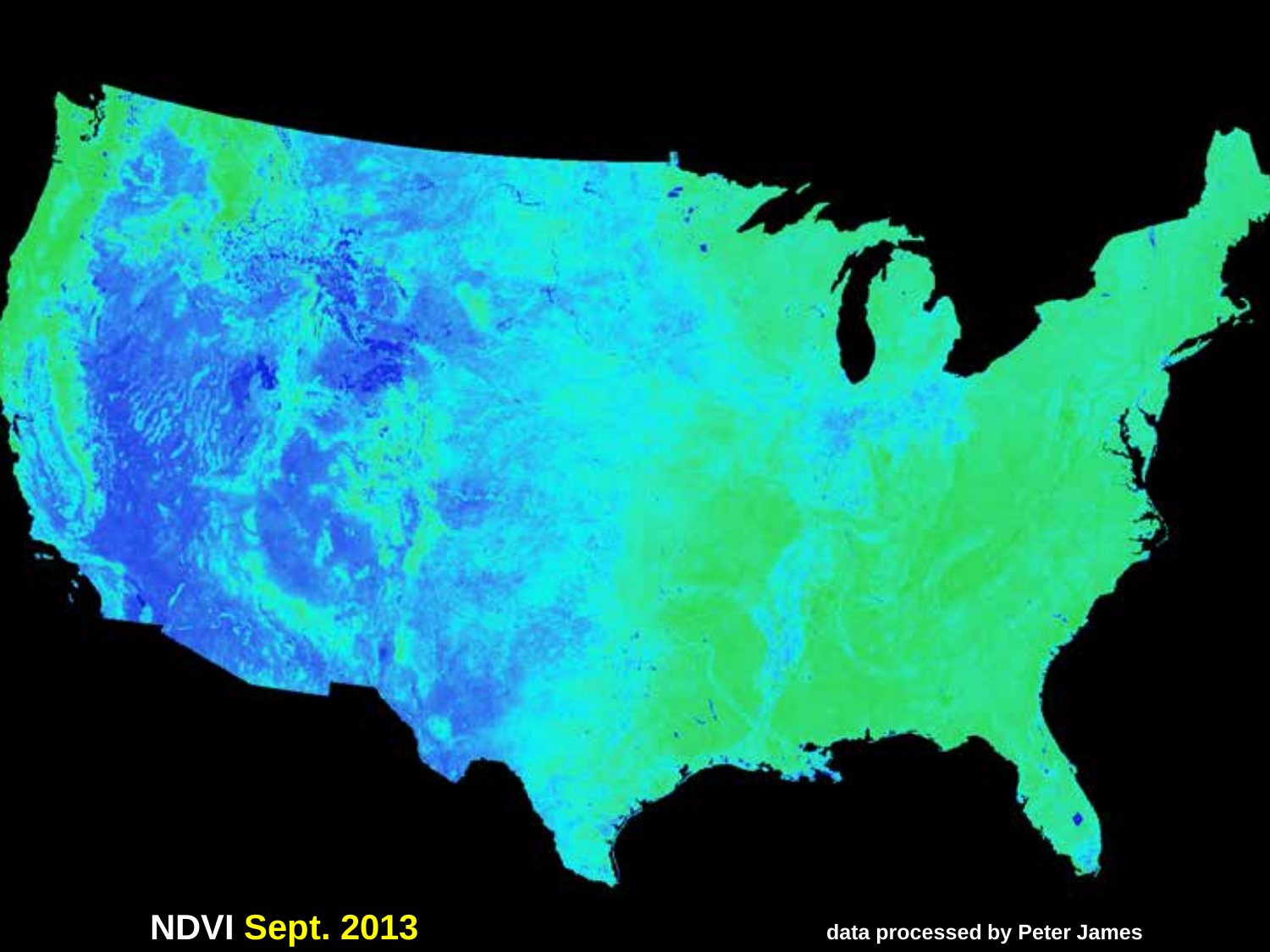# **Daily Weather data**

Clinical trial period was 1/1/2010 – 12/31/2013 (1,461 days)



#### **Historical Weather**

Find historical weather by searching for a city, zip code, or airport code. Include a date for which you would like to see weather history. You can select a range of dates in the results on the next page.



Temperature, precipitation, humidity, % cloudiness, wind speed, presence of severe weather event.

HARVARD CLINICAL RESEARCH INSTITUTE



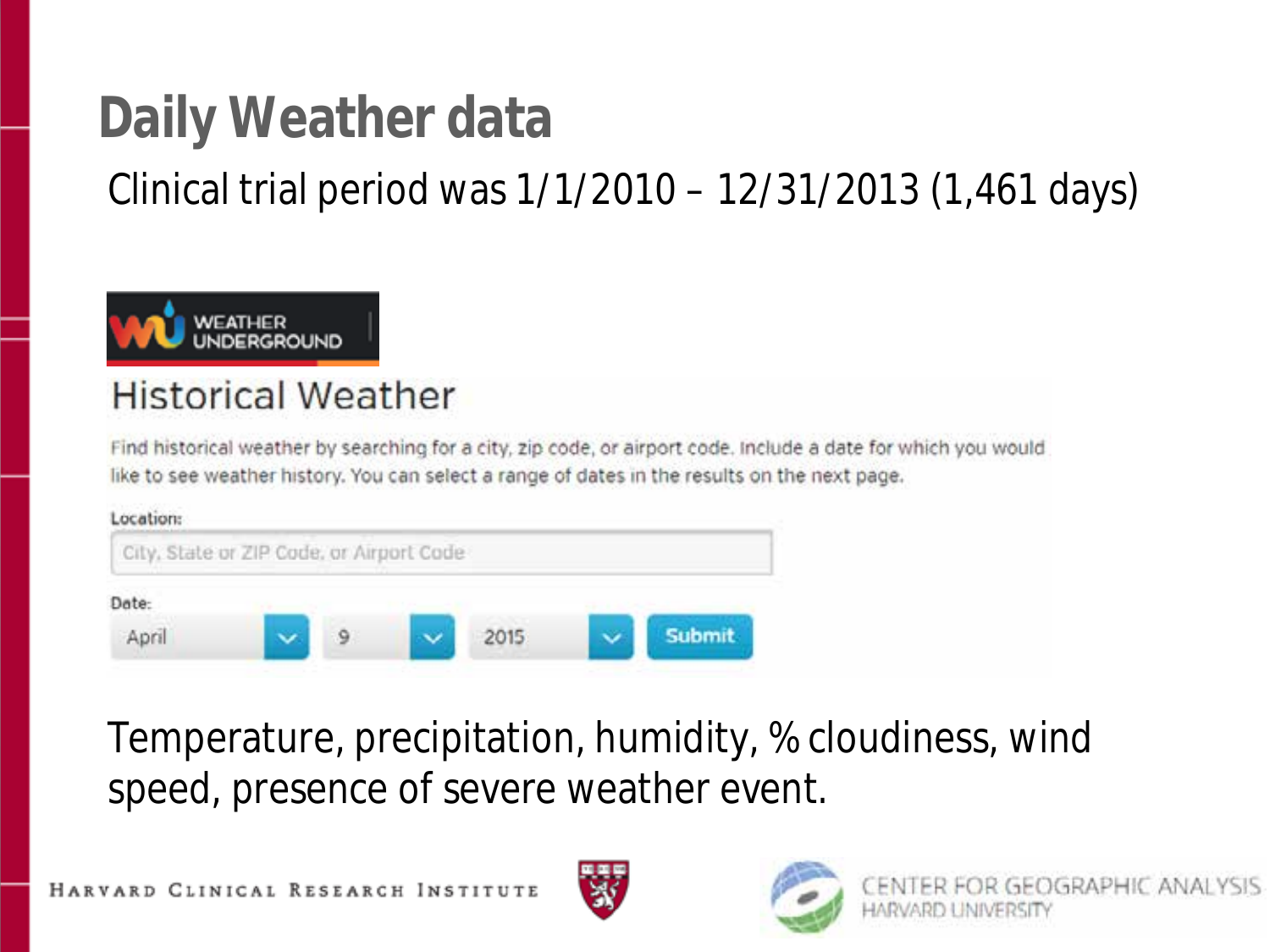# **Daily Weather and Air Pollution data**

Clinical trial period was 1/1/2010 – 12/31/2013 (1,461 days)

Carbon Monoxide

Ozone Sulfur Dioxide Nitrogen Oxide

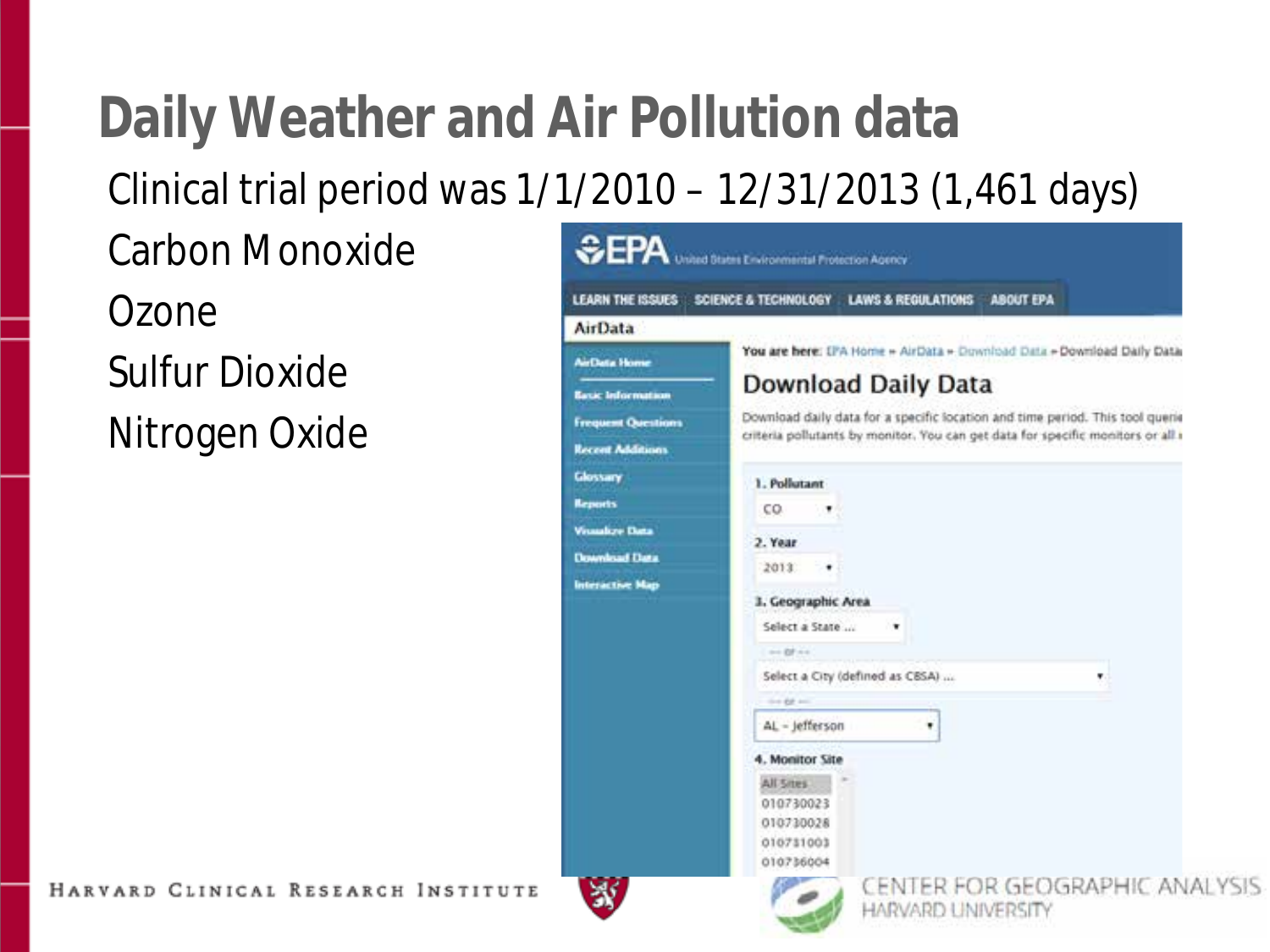# **Publishing**

### Genotype, phenotype, and environmental data will all be published on dbGaP ~ Sept., 2015

| <b>NCBI</b>            | Resources <sup>[9]</sup> | How To <b>⊙</b>                           |                                                                      | Sign in to NCB                                                                                                                                                            |
|------------------------|--------------------------|-------------------------------------------|----------------------------------------------------------------------|---------------------------------------------------------------------------------------------------------------------------------------------------------------------------|
| dbGaP                  |                          | dbGaP                                     | ٠<br>Advanced<br><b>Limits</b>                                       | Search<br>Help                                                                                                                                                            |
|                        |                          |                                           | dbGaP                                                                | The database of Genotypes and Phenotypes (dbGaP) was developed to archive and<br>distribute the results of studies that have investigated the interaction of genotype and |
| Table/Folder Name      | Rows                     | Row_Description                           | phenotype.                                                           | Columns Column_Description                                                                                                                                                |
| PESBART.csv            | 1.072                    | Each row represents a PESBART subject     |                                                                      | 452 Each column is an subject level variable                                                                                                                              |
| <b>Block Group.csv</b> | 855                      | Each row represents a PESBART block group |                                                                      | 340 Each column is a block group level variable                                                                                                                           |
| Tract.csv              | 771                      | Each row represents a PESBART tract       |                                                                      | 14 Each column is a tract level variable                                                                                                                                  |
| Pollen.csv             |                          | 39,648 locations                          | Each row represents a pollen reading on a specific day, at one of 27 | 2 Columns contain the "pollen area location", and pollen severety index                                                                                                   |
| NDVI.csv               | 1,072                    | Each row represents a PESBART subject     |                                                                      | 32 Each column is a day, (4 per year, one in each season, 1/1/2010 to 12/31/2013)                                                                                         |
| Housing.csv            | 855                      | Each row represents a PESBART block group |                                                                      | 4,878 Each column is a Housing variable, at the block group level                                                                                                         |
| Air_pollution.csv      |                          | 1,566,192 12/31/2013                      | Each row represents one subject on one day from 1/1/2010 to          | 12 Each column represents an air pollution variable                                                                                                                       |
| Weather.csv            |                          | 1,566,192 12/31/2013                      | Each row represents one subject on one day from 1/1/2010 to          | 25 Each column represents a weather or climate variable                                                                                                                   |
|                        |                          |                                           |                                                                      |                                                                                                                                                                           |

#### Total variables: 62,979,784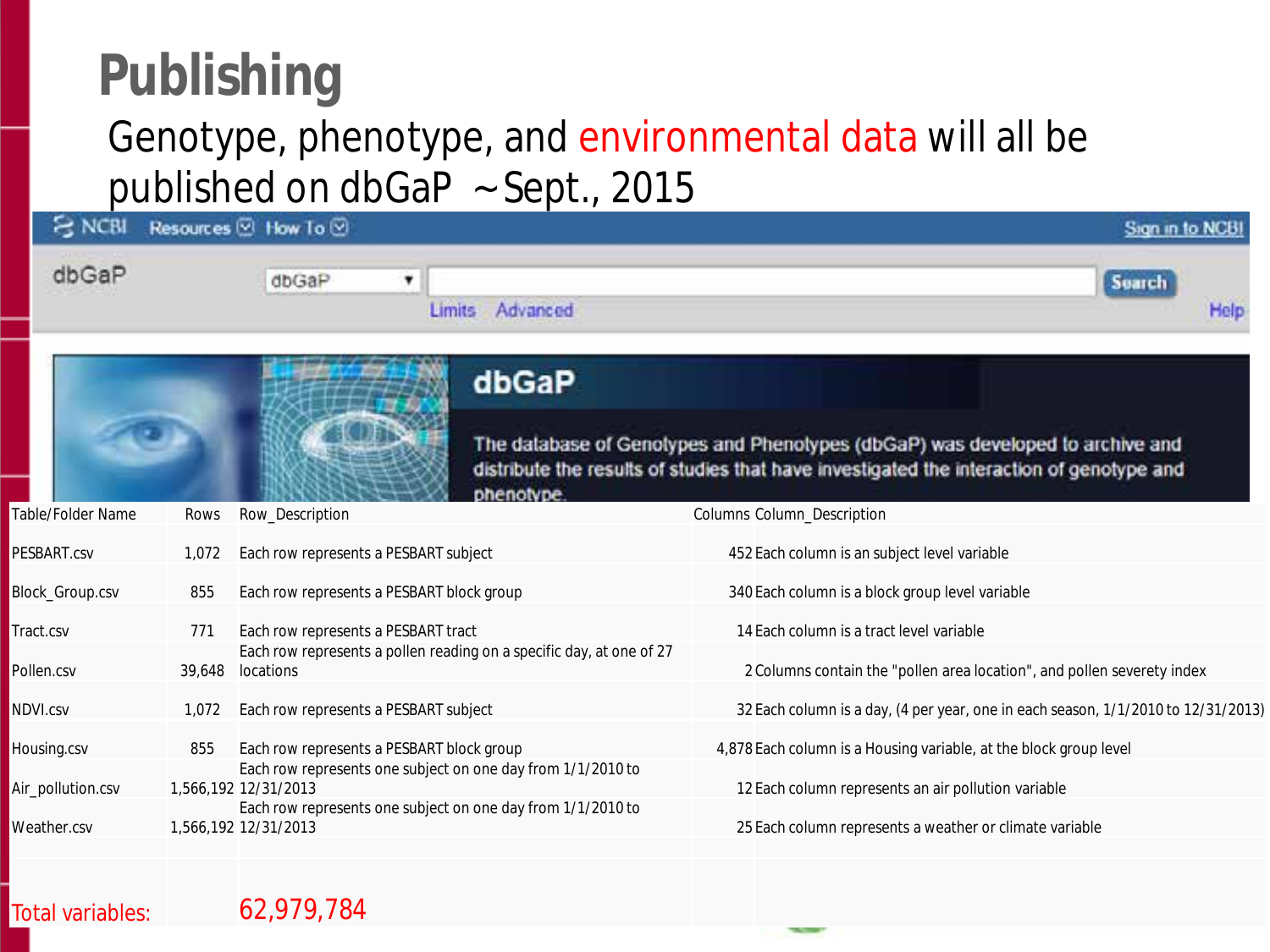# **Conclusions**

- A laborious project (18 months, ~40 hours per month).
- A stupendously comprehensive dataset!
- Made me aware of the existence and utility of many new datasets.

CGA contributors:

Dave Strohschein, Hawk Arachy, Said Douai, Joe McGuire, Tommy O'Connell.

HSPH contributor: Peter James

ARD CLINICAL RESEARCH INSTITUTE